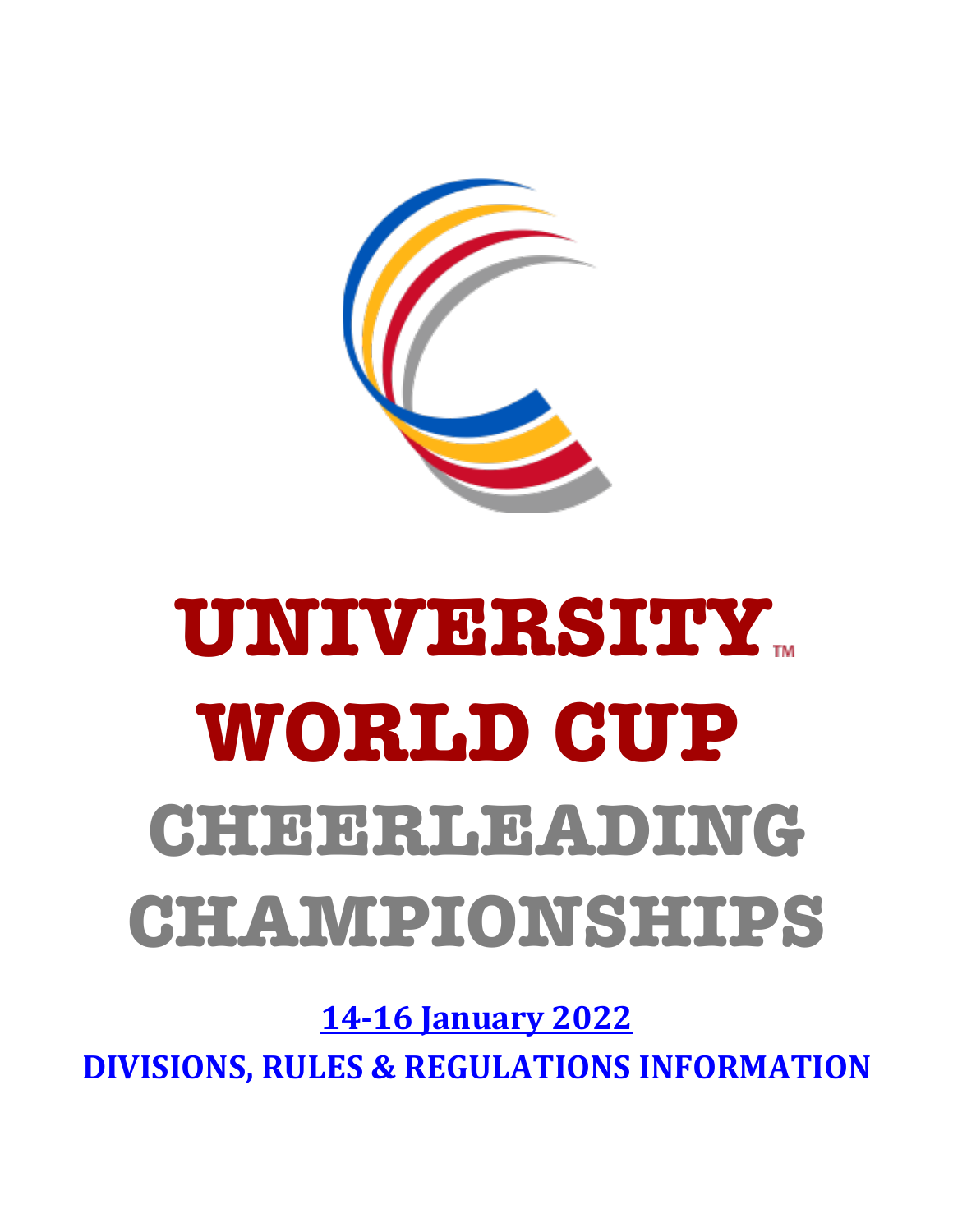# **2022 UNIVERSITY WORLD CUP CHEERLEADING CHAMPIONSHIPS (UWCC) CHEERLEADING & PERFORMANCE CHEER RULES AND REGULATIONS**

#### **I. PARTICIPATION GUIDELINES**

- A. The competition is open to all USA colleges, universities and junior/community colleges, and all non-USA universities and equivalent institutions.
- B. All USA Participants must be compliant with the 2022 College Cheerleading and Dance Team National Championships eligibility requirements & guidelines.
- C. All Non-USA Participants must be compliant with their country's official University sports eligibility requirements & guidelines, as it pertains to standard university international competition, including proof of student identification of the respective educational institution represented as required.
- D. Any interpretations or decisions of eligibility for the 2022 University World Cup Cheerleading Championships will be rendered by the Championships Rules Committee. The Championships Rules Committee will render a judgment in a manner consistent with the general goals of the Championships.
- E. The team and each participating team member/coach should constantly display good sportsmanship throughout the entire performance in regard to respect for themselves, other teams and the viewing audience of all ages. Teams should refrain from any taunting, bragging, or suggestive expressions or gestures as well as any discrimination of any nature.
- F. It is recommended that the team and each of its members display an overall appearance conducive to servicing as public representatives and ambassadors of their school in regard to grooming, traditional and appropriate attire, conservative make-up, uniformity, etc.

#### **II. COACH ELIGIBILTY/MEMBERSHIP**

- A. All USA Coaches must be compliant with the 2022 College Cheerleading and Dance Team National Championships membership and eligibility requirements & guidelines.
- B. All Non-USA Coaches must be compliant with the University World Cup Championships eligibility requirements & guidelines as defined herein and at www.cheerunion.org.

#### **III. ELIGIBILITY GUIDELINES**

- A. Any USA university or college team competing in the UWCC must comply with the eligibility guidelines of the 2022 College Cheerleading and Dance Team National Championships.
- B. Any non-USA university or college team competing in the UWCC must comply with the participation guidelines as detailed herein.
- C. Teams violating the eligibility rules could forfeit their titles and ranking as well as be prohibited from entering future UWCCs or associated competitions.
- D. Any interpretations or decisions of eligibility for the 2022 University World Cup Cheerleading Championships will be rendered by the Championships Rules Committee, which will consist of the Tournament Director, the College Program Director and one other UWCC official appointed by the Tournament Director. The Championships Rules Committee will render a judgment in a manner consistent with the general goals of the championships.

#### **IV. MUSIC GUIDELINES**

A. For the 2022 UWCC, all USA teams must follow the USA National Governing Body "USA Cheer" (www.usacheer.net) Music Copyrights Educational Initiative also required for and in compliance with the 2022 College Cheerleading and Dance Team National Championships Music Guidelines. All non-USA teams will have the choice of the "USA Cheer" guidelines (www.usacheer.net) or ICU (www.cheerunion.org) Music Copyrights Educational Initiative.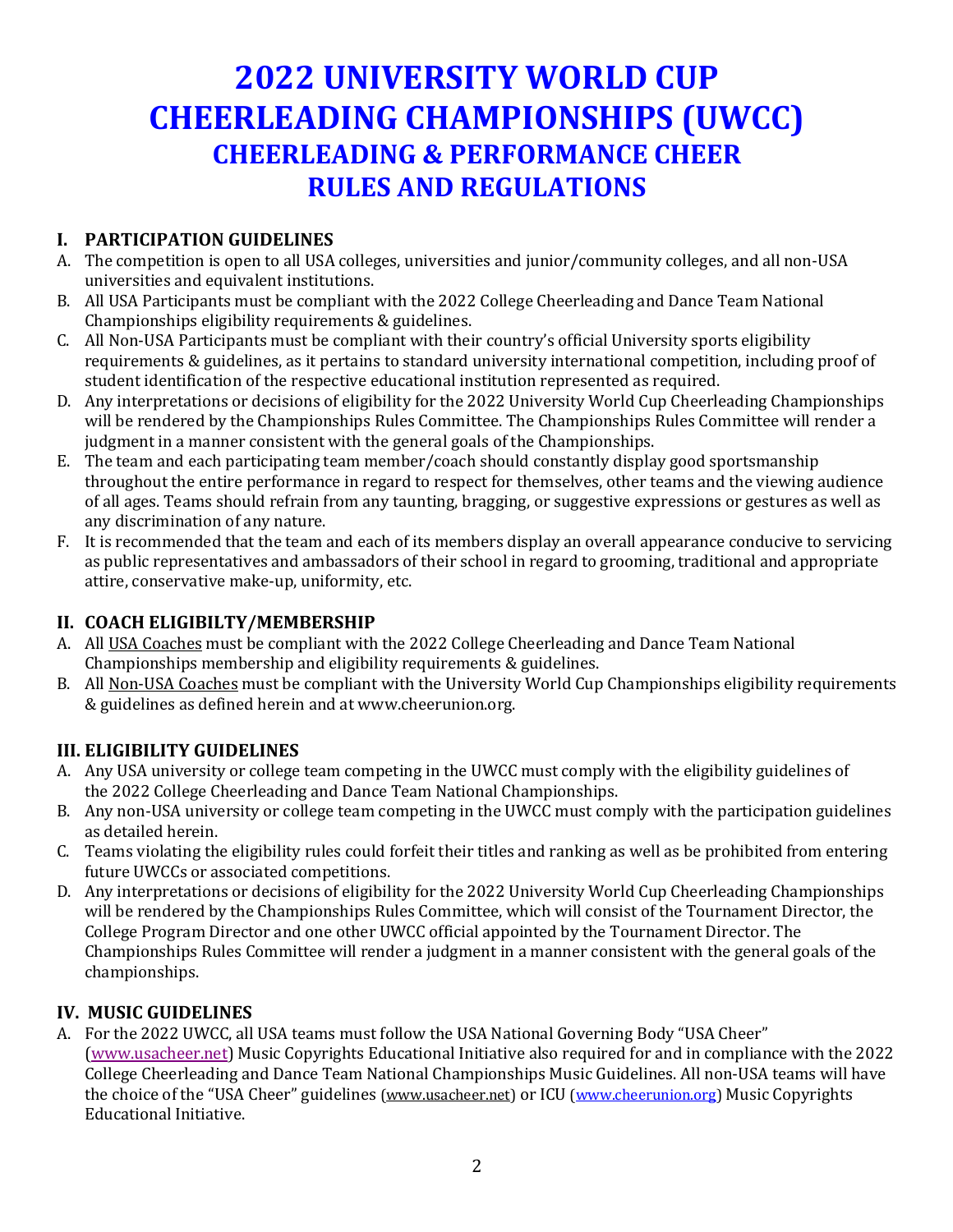- B. Within compliance of these guidelines, I have read and understand the USA Cheer Music or ICU Copyrights Educational Initiative and all sound recordings used in our team's music shall only be used with written license from the owners(s) of the sound recordings.
- C. For the most up to date information, please reference www.usacheer.net or www.cheerunion.org and the sites' Preferred Provider list for updates and changes periodically. For questions, please email: info@usacheer.net or info@cheerunion.org.
- D. Teams must be able to provide proof of licensing, in the form of a printed copy, during registration at the event. Examples include but are not limited to:
	- Music Provider provide a printed copy of proof of licensing
	- iTunes provide a screenshot of the song you are using from your purchased playlist
	- Local/National Sports Authority Authorization provide in written form with the signed authorization and a signed Music Clearance Certificate provide by UWCC registration.
	- Band Music for any team planning to perform to a recording of their institution's musical band or orchestra playing a single musical composition, documentation must be provided that confirms the following
		- The team has secured a compulsory license to make copies of the recording made by the band or orchestra
		- The band or orchestra recorded the song for and in conjunction with the cheer team / performance cheer team
		- The school principal, or dean (or the institution's administrative supervisor of similar stature) was aware and approved of the respective recording
		- The band or orchestra does not provide music to other cheer teams / performance cheer teams
		- No other musical compositions are embodied in the recording to be used by the authorized cheer team/performance cheer team
- E. Should a team choose an original recording that is featured in any potential television broadcast of the UWCC, the team's routine music may be used if synchronization rights are also secured. In this case, teams must be able to provide proof of synchronization rights in the form of a printed copy that can be provided during registration at the event for the original routine music to be included in the television broadcast.
- F. If available, the UWCC recommends that teams preparing their routine music should edit the music in a Digital Audio Workstation (DAW) and should be sure that the volume of the song is at "0". Should a DAW be available, a few important reminders:
	- Most DAW's have a default that sets a track at -6 when a track is added.
	- Check to see if there is a normalization process after you render or save your work.
- G. For teams performing an original university/ scholastic institution fight song and/or traditional university/scholastic institution music, the team can use a recording of the university's/scholastic institution's designated musical group (e.g., Marching Band, etc.); however, a letter on official letterhead of the university/scholastic institution from the administrative supervisor granting permission to the team is required.
- H. If a team cannot provide required paperwork, the team will be given the option to count the routine verbally or to perform to an optional approved track of music or a track with counts.
- I. If a team cannot provide the required paperwork and chooses not to perform to an approved track of music or a track with counts, the team will be disqualified from the competition and will not be allowed to perform or compete.
- J. If there are concerns regarding a certain team's use of music, a Challenge Form must be completed immediately following the team's performance.
- K. A challenge can only be made by the official coach of a team competing at the event at where the challenge is being made.
- L. Challenge Process:
	- All music challenges must be submitted in writing to the event director.
	- There will be \$100 USD fee to request a music challenge and must be in the form of a check made out to St. Jude Children's Research Hospital.
	- Fees collected will be voided if challenge is correct.
	- If the team challenged can provide documentation during the event or the challenge can be refuted, the fees will be donated to St. Jude.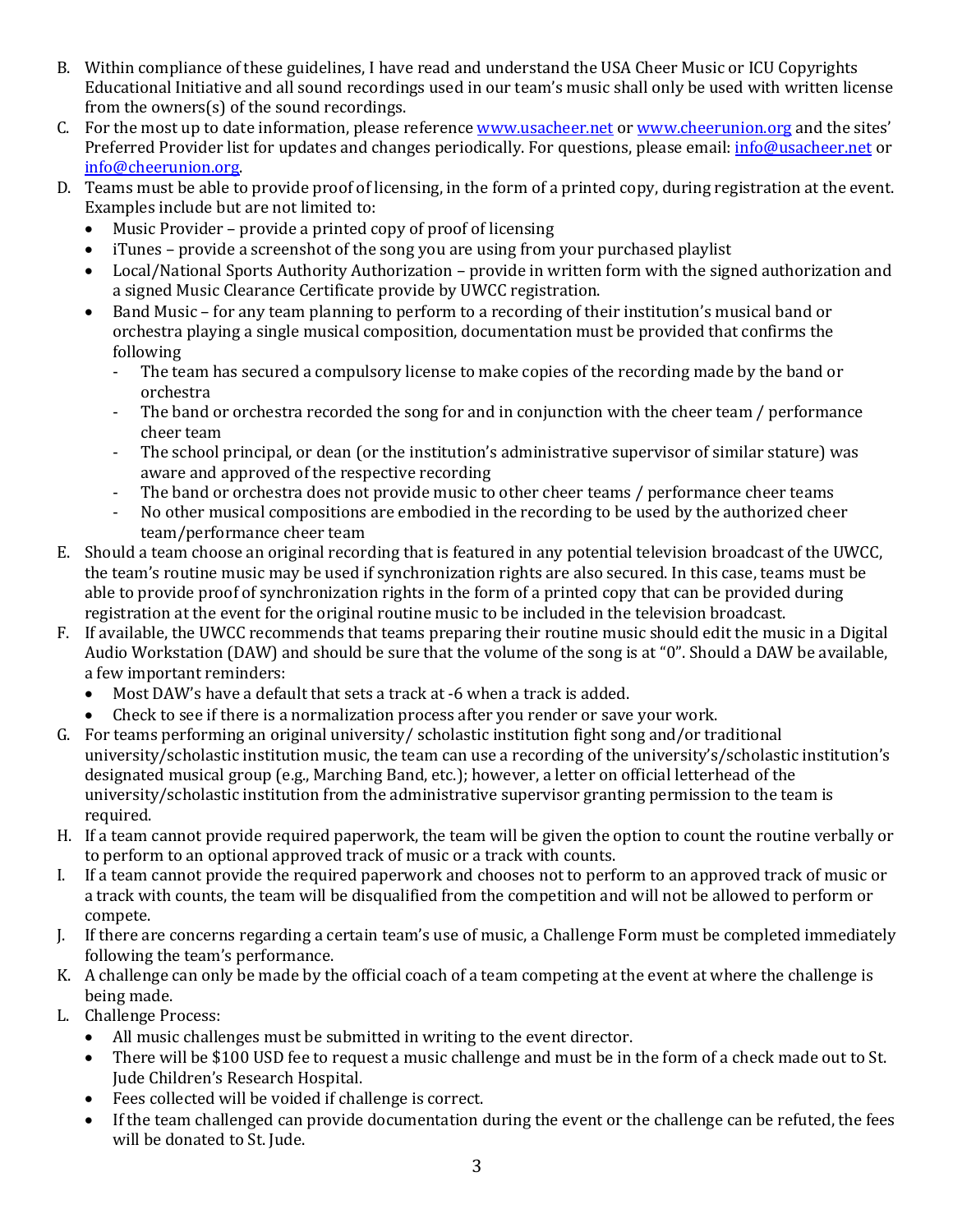- If the team challenged can provide documentation that requires further review, a decision will be finalized within 48 hours of the event.
- M. Each team is required to have a responsible adult remain at the music station that knows the routine and music (no alternates or team members allowed). This representative is responsible for starting the music and stopping the music in case of technical malfunction or injury. Should an adult choose not to remain at the music table for the duration of the routine, and a malfunction occurs, teams may or may not be permitted to perform the routine again. Clarification: Athletes/Alternates are not allowed.
- N. It is not recommended that a smart phone be used for playing music, due to potential music interference that may be caused during the routine. All MP3 covers must be removed for sound system connection accessibly.
- O. All teams must provide their own device for use on the event provided sound system. Music should be on a digital music player/iPod/iPhone. CDs will no longer be allowed, and CD players will not be provided at competition.
- P. Music must be recorded at the correct speed/tempo and loaded onto an MP3 device.
- Q. Please ensure that all devices have a headphone jack to connect to the sound system, that are fully charged with volume turned up and placed in airplane mode.
- R. Please ensure that jacks are clean and free of any debris of which may impact connectivity. Please note that you will require to have your own adapter in advance should your player not have a headphone jack.
- S. Teams may not use Disney themes, nor may they have costumes that resemble a Disney character. However, Disney music is acceptable if following the music guidelines.

#### **V. INTERRUPTION OF PERFORMANCE**

#### **A. UNFORSEEN CIRCUMSTANCES**

- 1. If, in the opinion of the competition officials, a team's routine is interrupted because of failure of the competition equipment, facilities, or other factors attributable to the competition rather than the team, the team affected should **STOP** the routine.
- 2. The team will perform the routine again in its entirety but will be evaluated ONLY from the point where the interruption occurred. The degree and effect of the interruption will be determined by the competition officials.
- 3. While masks are not required on the warmup floor and/or performance floor unless dictated by state or local guidance, an athlete may choose to wear a mask. If an athlete chooses to wear a mask during the performance and the mask restricts the athletes view and/or interferes with skills or otherwise becomes a safety concern, the athlete should either secure or remove the mask. If the athlete does not secure or remove the mask, the routine is subject to being stopped by competition officials. If stopped, the team will perform the routine again in its entirety but will be evaluated ONLY from the point where the routine was previously stopped. Competition officials will determine the impact of the interruption.

#### **B. FAULT OF TEAM**

- 1. In the event a team's routine is interrupted because of failure of the team's own equipment, the team must either continue the routine or withdraw from the competition.
- 2. The competition officials will determine if the team will be allowed to perform at a later time. If decided by officials, the team will perform the routine again in its entirety but will be evaluated ONLY from the point where the interruption occurred.

#### **C. INJURY**

- 1. The only persons that may stop a routine for injury are: a) competition officials, b) the advisor/ coach from the team performing or  $c$ ) an injured individual.
- 2. The competition officials will determine if the team will be allowed to perform at a later time. If the competition officials allow a routine to be performed at a later time, the spot in the schedule where the reperformance is to take place is at the sole discretion of competition officials. The team may perform the routine again in its entirety but will be evaluated ONLY from the point where the interruption occurred.
- 3. The injured participant that wishes to perform may not return to the competition floor unless:
	- a. The competition officials receive clearance from, first, the medical personnel attending to that participant, the parent (if present) AND THEN the head coach/advisor of the competing team.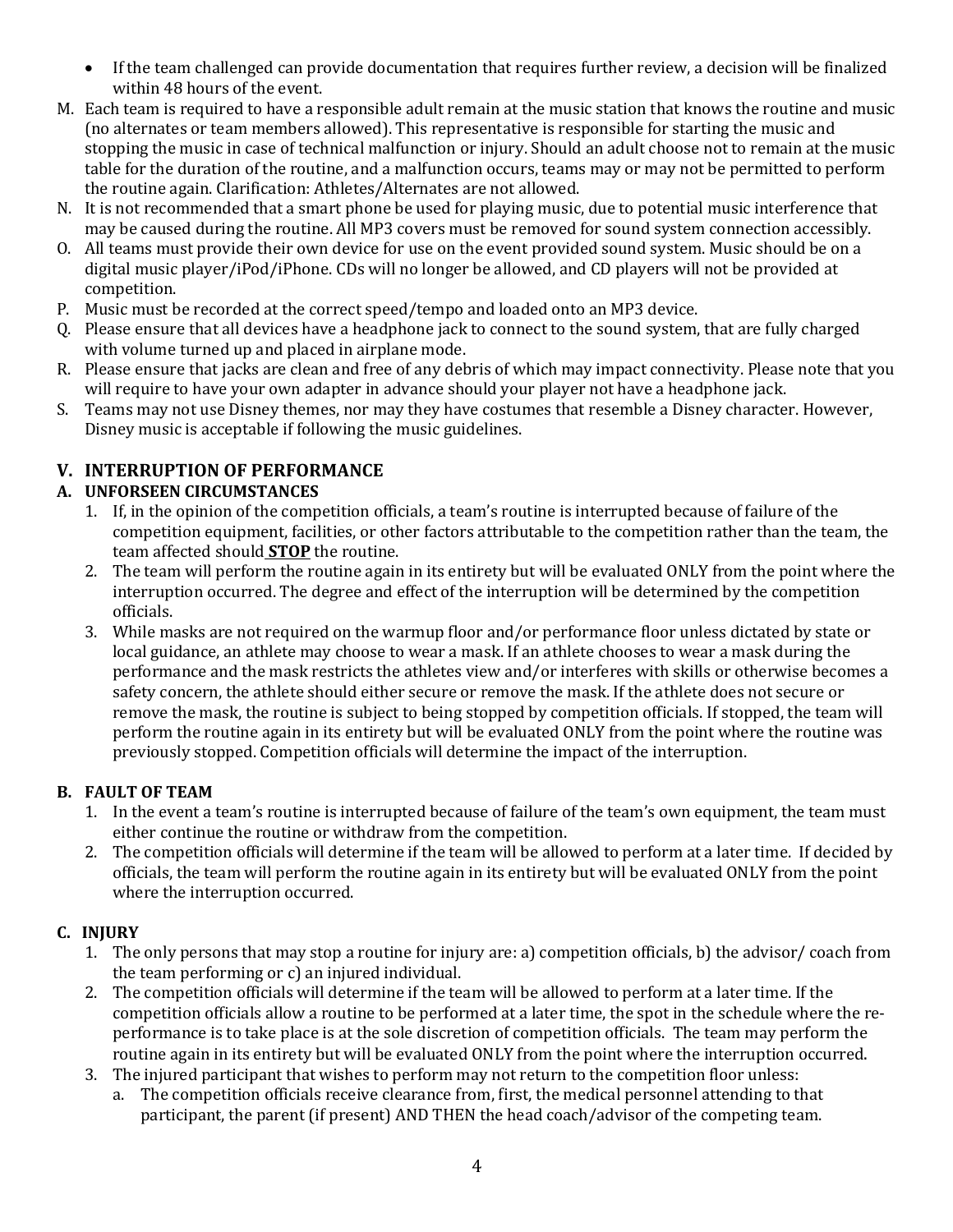- b. If the medical personnel do not clear the participant, the participant can only return to the competition if a parent or legal guardian in attendance signs a return to participation waiver.
- c. Any athlete who exhibits signs or symptoms consistent with concussion should be removed from the activity at that time and should not be allowed to return to activity on that day and a subsequent day until evaluated by and receives written clearance for such participation from a qualified physician (MD) or DO specifically trained in concussion management).
- 4. In addition to the UWCC head injury policy, we encourage all stakeholders to be familiar with all federal, state and local laws applicable to such individuals and relating to such individuals' duties and responsibilities regarding the recognition and treatment of injuries.

#### **VI. SPORTSMANSHIP**

- A. All participants agree to conduct themselves in a manner displaying good sportsmanship throughout the competition with positive presentation upon entry and exit from the performance area as well as throughout the routine.
- B. The advisor and coach of each team are responsible for seeing that team members, coaches, parents, and other persons affiliated with the team conduct themselves accordingly. Severe cases of unsportsmanlike conduct are grounds for disqualification.
- C. When a coach is in discussion with an official, other coaches, athletes, and parents/spectators, they must maintain proper professional conduct. Failing to do so may result in a 1-point penalty, removal of coach, or disqualification.
- D. Additionally, athletes and coaches who do not comply with the face covering requirement may be assessed an unsportsmanlike deduction of 1 point.

#### **VIII. JUDGING PROCEDURES**

The judges for the event will be appointed at the sole discretion of the University World Cup Cheerleading Championships (UWCC). The judges will score each team according to the judging criteria to determine their total score. Judges scores will be averaged together to determine the overall team score. The judges' score will be combined with deductions taken off the total score.

#### **IX. DISQUALIFICATION**

Any team that does not adhere to the terms and procedures of these "Rules and Regulations" will be subject to disqualification from the competition, will automatically forfeit any right to any prizes or awards presented by the competition.

#### **X. FINALITY OF DECISIONS**

By participating in this championship, each team agrees the decision by the judges will be final and that the results may ONLY be reviewed for clarification. Each team acknowledges the necessity for the judges to make prompt and fair decisions in this competition and each team therefore expressly waives any legal, equitable, administrative, or procedural review of such decisions.

#### **XI. HOW TO HANDLE PROCEDURAL QUESTIONS**

#### A. RULES & PROCEDURES

1. Any questions concerning the rules or procedures of the competition will be handled exclusively by the director/coach of the team and will be directed to the Competition Director. Such questions should be made prior to the event.

#### B. PERFORMANCE

- 1. Any questions concerning the team's performance should be made to the Competition Director immediately after the team's performance and/or following the outcome of the competition.
- 2. Coaches with scoring/deduction questions during the event must fill out a digital routine review form with their concerns immediately following the distribution of score/deductions. Deductions will not be eligible for review following the division announcements.
- 3. Questions regarding another team and/or their performance will not be allowed.
- 4. Not all routine review submissions will be addressed during the event.
- C. MUSIC/AGE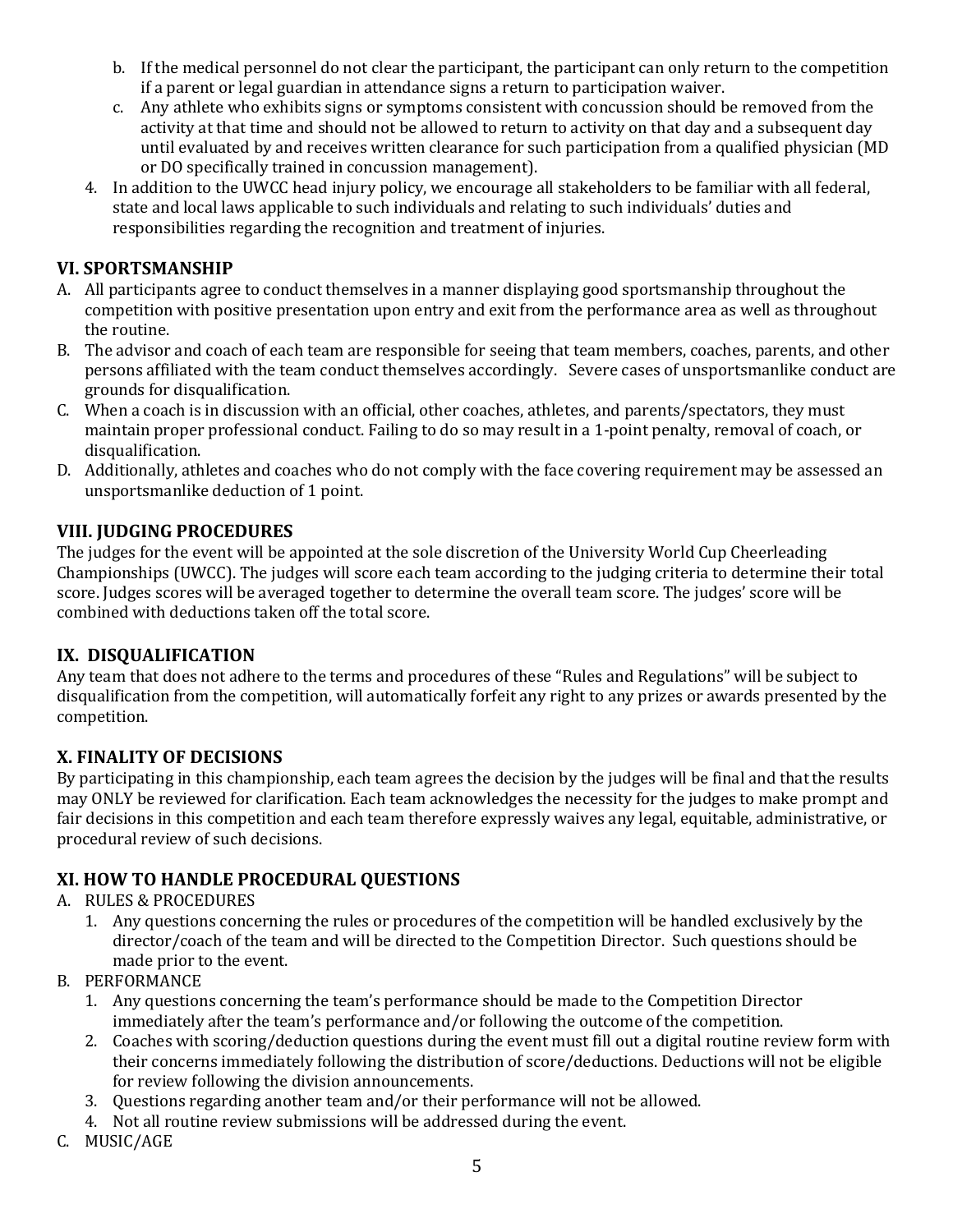1. Any questions concerning a specific violation in music compliance must be submitted in writing immediately following the team's performance.

#### **XII. INTERPRETATIONS AND/OR RULINGS**

Any interpretation of any aspect of these Rules and Regulations or any decision involving any other aspect of the competition will be rendered by the Rules Committee. The Rules Committee will render a judgment in an effort to ensure that the competition proceeds in a manner consistent with the general spirit and goals of the competition. The Rules Committee will consist of the Competition Director, Head Judge, and a designated competition official.

#### **XIII. MEDIA POLICY**

- A. No commercial recording (audio or visual) or commercial live streaming is allowed in the event venue or other event-related venues (including, but not limited to, hotels and restaurants) or on the grounds of any such venues (collectively, "Event Locations").
- B. In the event a team authorizes the commercial recording or streaming in any Event Location, the team will be automatically disqualified. In addition, the personal, non-commercial use of live streaming apps (such as Periscope, Facebook Live, etc.) to capture all or any part of a performance during the event is not permitted.
- C. By attending/purchasing admission to the event, each attendee grants permission to UWCC, and its affiliates, designees, agents, licensees, and invitees to use the image, likeness, actions and statements of the attendee in any live or recorded audio, video, film, or photographic display or other transmission, exhibition, publication, or reproduction made of, or at, the event in any medium, whether now known or hereafter created, or context for any purpose, including commercial or promotional purposes, without further authorization or compensation.

#### **XIV. LOGO USAGE**

Teams will not be allowed to use the UWCC logo including banners, rings, bows, t-shirts, etc. without prior approval from the UWCC office. The use of the UWCC letters will be allowed.

#### **XV. APPEARANCES, ENDORSEMENTS AND PUBLICITY**

All teams/squads winning titles, awards or prizes agree to have all appearances, endorsements and publicity approved through the UWCC office.

#### **XVI**. **AWARDS AND PRIZES**

All teams in the final round of competition will receive a trophy. Teams who rank first  $(1^{st})$ , second  $(2^{nd})$ , or third  $(3<sup>rd</sup>)$  place will additionally receive a gold, silver, or bronze medallion.

#### **XVII. TOURNAMENT FACILITY**

- A. The competition is scheduled to be held at *ESPN Wide World of Sports*<sup>®</sup> Complex.
- B. The tournament officials shall have the right to alter the time and location of the competition in the event changes become necessary due to inclement weather, facility problems, television production requirements, or any other situation deemed by the tournament offices to be essential to the successful execution of the championships.

#### **XVIII. \*\*UNIVERSITY WORLD CUP CHEERLEADING CHAMPIONSHIPS FORMAT\*\***

**\*\*Due to the circumstances of the COVID-19 pandemic and uncertainty of the number teams able to the attend the 2022 UWCC, the UWCC reserves the right to creatively adjust the UWCC schedule in order to provide the best experience for ALL athletes and stakeholders involved while also preserving the integrity** of the UWCC itself.\*\*

**Prior to the COVID-19 pandemic and FOR REFERENCE ONLY, the UWCC schedule is normally the following** format (below); however, the SCHEDULE BELOW WILL NOT REFLECT THE SCHEDULE FOR THE 2022 UWCC:

**Saturday** (all day) will host the United States University Cheer Championships, and non-USA UWCC teams will *conduct their routine performances (optional to the teams) in front of live audiences of the United States National Championships.* 

**Sunday** will host the University World Cup Cheerleading Championships (UWCC) comprising of United States teams *(divisions mentioned previously)* and non-USA teams. Crossovers for the UWCC and within the UWCC only will be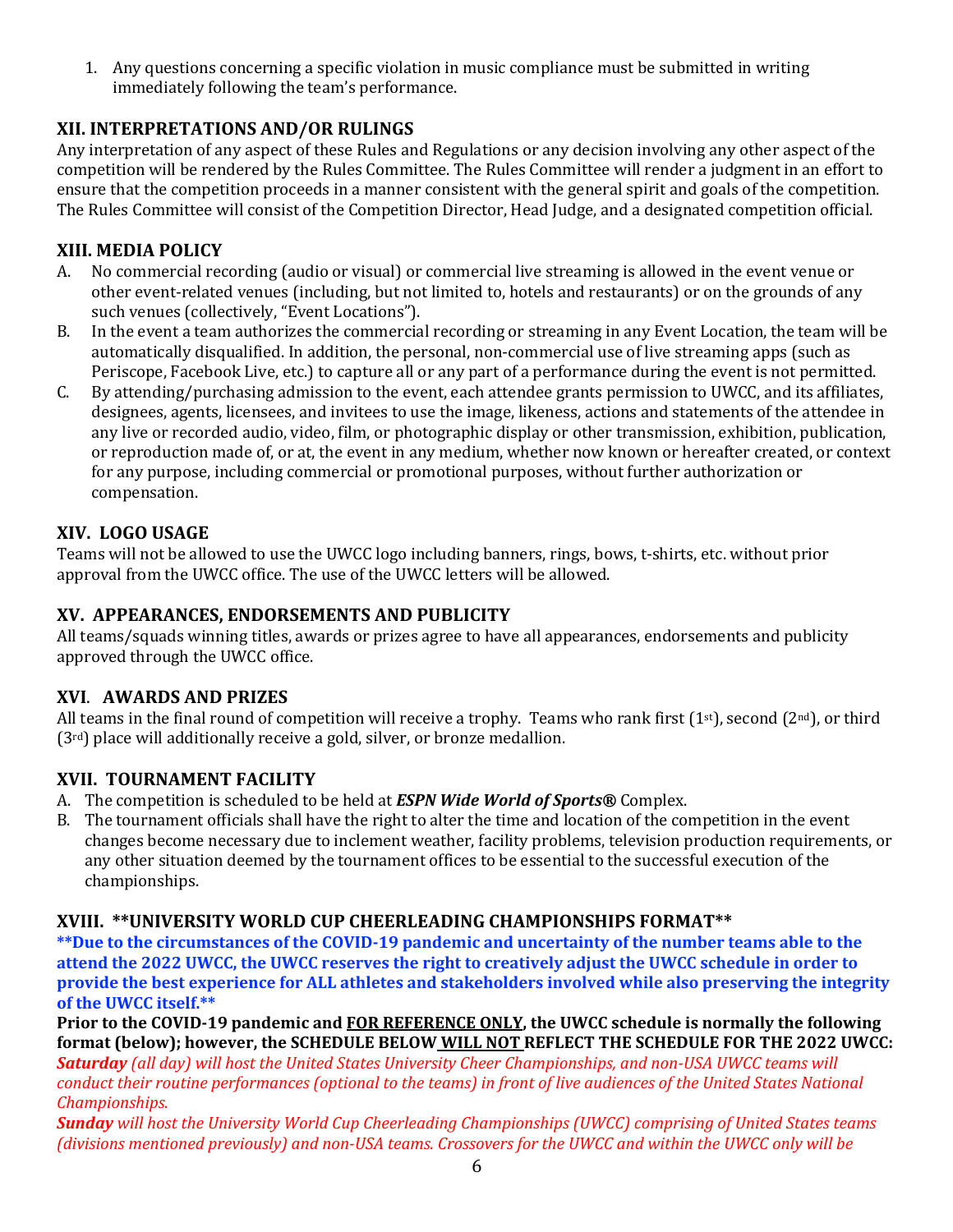*allowed. Awards for Nations rankings and individual team results will be presented. (Sunday also hosts several divisional finals of the US National Championships.)*

#### **XIX. UNIVERSITY WORLD CUP CHEERLEADING CHAMPIONSHIPS PARTICIPATION**

It is understood that teams participating in the University World Cup Cheerleading Championships (UWCC) will not knowingly and willingly participate in any other event promoted as a "University World Cup Cheerleading Championships". (Exception: Approved international events congruent with International Sport Authority organizations). Teams who do not adhere will be disqualified for the 2023 University World Cup Cheerleading Championships and will forfeit the opportunity to participate in the tournament the following year.

#### **XX. UNIVERSITY WORLD CUP CHEERLEADING CHAMPIONSHIPS**

UWCC is committed to the following in protection of all stakeholders:

- A. ICU's Privacy Policies: http://cheerunion.org/contact/privacypolicy/
- B. ICU Safeguarding Policies (and additional information): https://hub.olympic.org/athlete365/safeguarding/#\_ga=2.139526064.209378063.1523784781-113022897.1496863032, http://cheerunion.org/education/coach/ & http://cheerunion.org/about/bureau/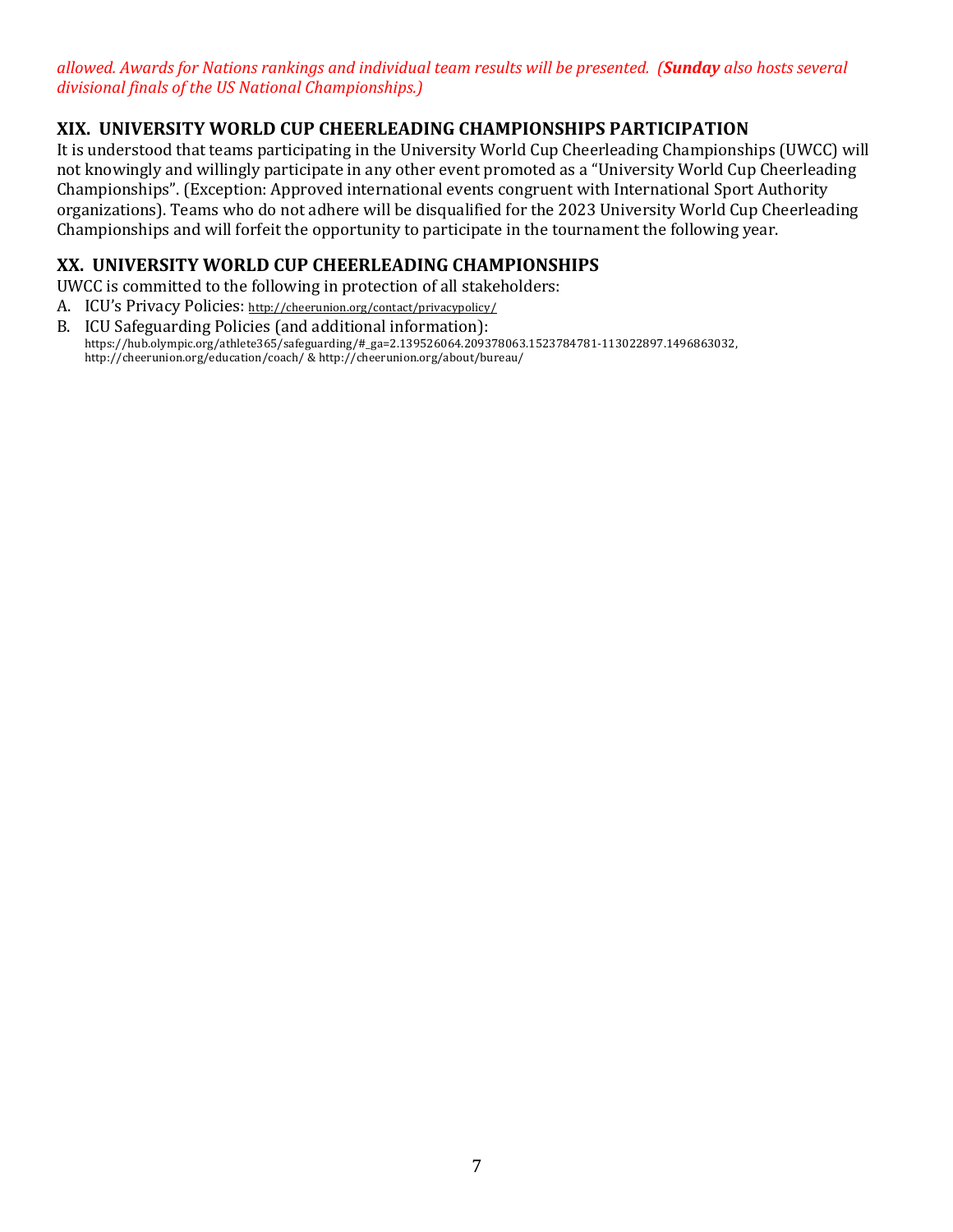# **2022 UNIVERSITY WORLD CUP CHEERLEADING CHAMPIONSHIPS (UWCC) CHEERLEADING** *RULES AND REGULATIONS*

#### **I. CHEERLEADING SPECIFIC DIVISIONS**

#### A. UWCC Cheerleading Competition Routine Divisions.

- 1. Teams may not exceed 18 members with the exception of the All Girl and Super Coed Divisions. All Girl Divisions may not exceed 20 female team members. Super Coed Divisions may not exceed 24 members.
- 2. Crossovers are allowed (only applies to the University World Cup Cheerleading Championships non-USA teams)
- 3. The Small Coed Divisions will be limited to 1-5 male participants per team; Large Coed Divisions will be limited to a maximum number of 10 male participants per team\*; Super Coed Divisions will be limited to a maximum number of 13 male participants per team.
- 4. \*The Premier Large Coed Division specifically will be limited to 10 make participants per team within the following scale:
	- Large Coed Team with  $14-15$  total athletes = 8 maximum males
	- Large Coed Team with  $16-17$  total athletes = 9 maximum males
	- Large Coed Team with  $18$  total athletes =  $10$  maximum males

## **5. Cheerleading Routine Divisions (8):**

- UWCC Premier All Girl (maximum 20 female athletes)
- UWCC Premier Small Coed (1-5 males, maximum 18 athletes\*)
- UWCC Premier Large Coed (6-10 males, maximum 18 athletes)
- UWCC Premier Team Cheer Super Large Coed (up to 13 males, maximum 24 athletes)
- UWCC Elite All Girl (maximum 20 female athletes)
- UWCC Elite Small Coed (1-5 males, maximum 18 athletes)
- UWCC Elite Large Coed (6-10 males, maximum 18 athletes)
- UWCC Elite Super Large Coed (up to 13 males, maximum 24 athletes) *\*Floating scale will apply to the Premier Large Coed Division per article I.A.4*

## B. UWCC Cheerleading Game Day Performance Divisions:

## *Note: Please see Game Day Division Guidelines*

- 1. Teams may not exceed 30 members in all UWCC Game Day Divisions
- 2. Crossovers are allowed (only applies to the UWCC non-USA teams)
- 3. Teams may add up to 1 (one) mascot in their routine. The mascot must enter the floor with the team and remain on the floor for the entire routine or an out of bounds penalty will be assessed. Mascots should be used to raise crowd energy and participation. The mascot should not be involved in any stunts or skills with hip overhead rotation and should position themselves away from skills being performed. The mascot will not count toward the number of participants allowed but may impact the overall impression score. Mascots will only be allowed to use traditional sideline props *i.e.*, signs, pom, megaphones, or flags.
- 4. Teams may add a pep band or drumline into their performance. Pep Bands or Drumlines will not count toward the total number of participants allowed. Pep Bands or Drumlines must be registered with the event as participants.
- 5. **Cheerleading Game Day Divisions (3)**:
	- UWCC All Girl (maximum 30 female athletes)
	- UWCC Coed (maximum 30 female & male athletes)
	- UWCC Spirit Program (Cheerleading & Performance Cheer Teams combined\*) *\*The Cheerleading & Performance Cheer Teams must be from the same scholastic institution*

## **II. TIME LIMITATIONS - COMPETITION ROUTINE & GAME DAY PERFORMANCE**

A. Each team's presentation must include at least one (1) cheer and/or sideline chant *(use of native language in cheer and/or sideline chant is encouraged).*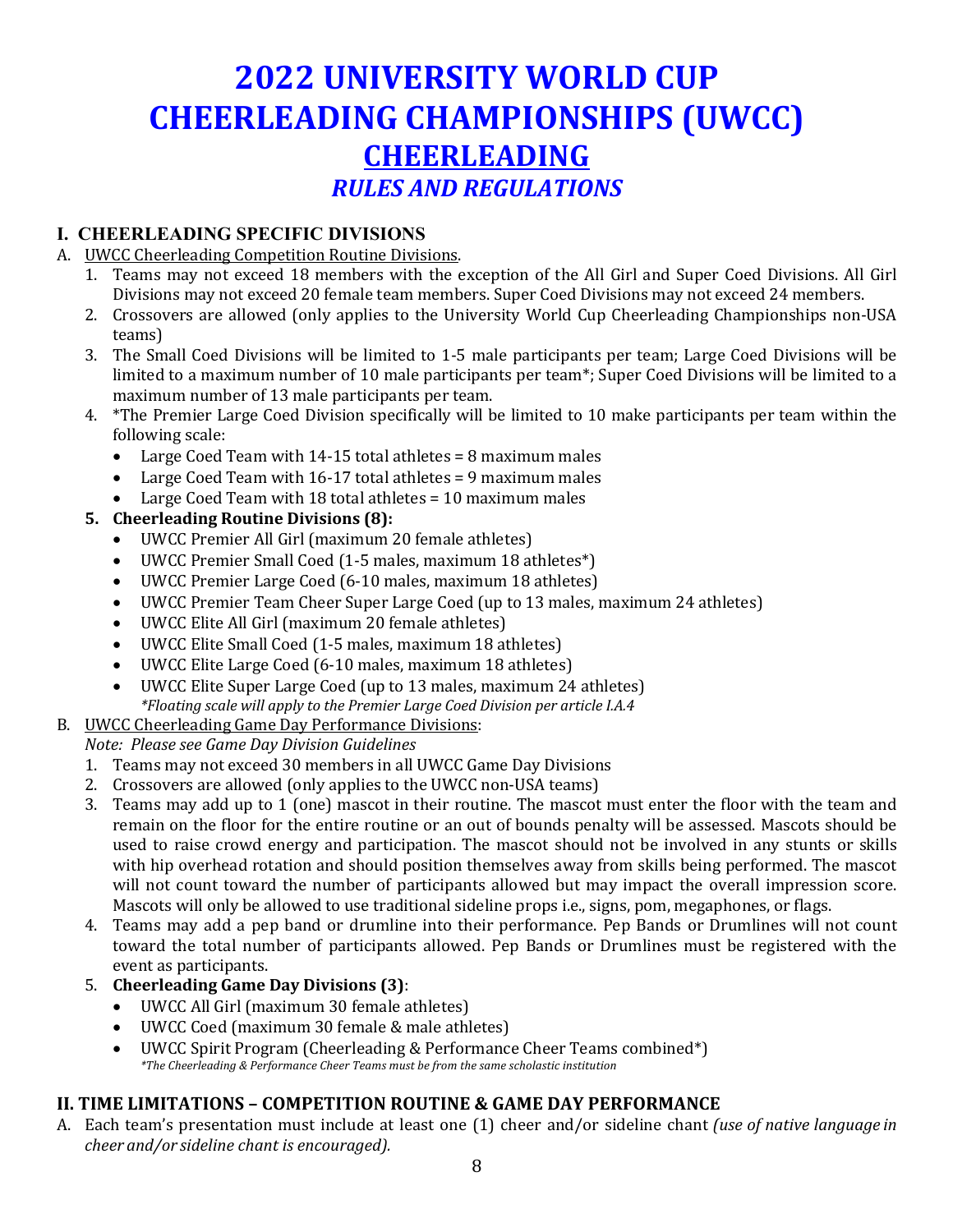- B. COMPETITION ROUTINE ONLY: Each Competition Routine will have a maximum of 2 minutes and 30 seconds (1 minute and 45 seconds maximum of music) to demonstrate its cheerleading expertise.
- C. GAME DAY COMPETITION ONLY: Each Game Day Competition Performance should consist of a Fight Song, Situational Sideline (offense/defense) and a Game Day Timeout. The maximum Game Day Performance time must not exceed 3 minutes. Each Game Day section should have a beginning and an end. Note: Spirited crowd leading interaction between each section is encouraged to continue to enhance the Game Day feeling/experience.
- D. Timing will begin with the first movement, voice or note of music; whichever comes first.
- E. If a team exceeds the time limit, a penalty will be accessed for each violation: 1 point deduction for 1-5 seconds over; 2 point deduction for 6 seconds or more.
- F. The routine time limit is 2:30 (Competition Routine) / 3:00 (Game Day Competition). Acknowledging the potential variance cause by human reaction speed and sound system time variations, judges will not issue a deduction until their stopwatches show a time of 2:33 / 3:03 respectfully. If a routine is timed as part of a review, the exact time will be used without the 3 second allowance listed above.
- G. BECAUSE PENALTIES ARE SEVERE, IT IS RECOMMENDED THAT ALL TEAMS TIME THEIR PERFORMANCE SEVERAL TIMES PRIOR TO COMPETITION AND LEAVE A SEVERAL SECOND CUSHION TO ALLOW FOR VARIATIONS IN SOUND EQUIPMENT.
- H. Introductions:
	- 1. All introductions (tumbling, entrances, chants, spell-outs, etc.) are considered part of the routine and will be timed as part of the performance.
	- 2. All team breaks, rituals and traditions need to take place prior to entering the performance surface.
	- 3. Teams should take the floor immediately with spirit and enthusiasm, but without excessive gestures. Example: chest bumps, hugs, handshakes, etc. This would include running of the flags or other similar entrances and exits.
	- 4. All teams should refrain from any type of excessive celebration following the team's performance. Any team in violation will receive a ONE (1) point deduction.
	- 5. There should not be any organized exits or other activities after the official ending of the routine.

#### **III. CHEERLEADING COMPETITION AREA**

- A. Participants must start in the competition area with at least one (1) foot on the ground.
- B. Teams may line up anywhere inside the competition area.
- C. The competition area will be determined by the tournament director according to the size of the facility used.
- D. The performance floor will be approximately 54 feet x 42 feet/16.5 meters x 12.8 meters (9 strips).
- E. The surface will be traditional foam Cheerleading mat.
- F. FOR THE SPIRIT PROGRAM GAME DAY DIVISION ONLY: Cheerleading and Performance Cheer teams will split the performance surface  $\frac{1}{2}$  mat (approximately 25 feet deep x 42 feet wide=5 strips / 7.62 meters deep x 12.8 meters wide = 5 strips) and  $\frac{1}{2}$  Marley (approx. 25 feet deep x 53.5 feet wide for Performance Cheer / 7.62 meters deep x 16.31 meters wide for Performance Cheer). Athletes may stand or perform on either surface and must stay within the 53.5 X 53.5 feet area/16.31 x 16.31 meter area. Skills must be performed on the surface that is legal for the skill being performed. Athletes must follow the specific Safety Rules and Regulations for their team (cheerleading/performance cheer).
- G. FOR GAME DAY COMPEITION ONLY IF PEP BAND OR DRUMLINES JOIN THE PERFORMANCE: Pep Band or Drumline Performance Area will enter to the side of the stage and must remain off the performing surface. An area will be designated in each performance venue. If the venue has a raised stage the pep band or drumline will be off stage on the floor. Pep Band or drumlines will be allowed to enter the area prior to the cheer team being introduced for the competition.
- H. Any team member stepping outside the performance area will cause the team to receive a point-five (.5) penalty per occurrence (FOR GAME DAY COMPETITION – IF PEP BANDS OR DRUMLINES JOIN THE PERFORMANCE: Pep Band members must remain in designated area during the performance).
	- 1. The white line is considered the warning mark.
	- 2. A penalty will be assessed when any ONE full hand, foot, or body part touches outside the performance surface.
	- 3. Once a team member takes the floor, they must remain on the floor until the end of the performance.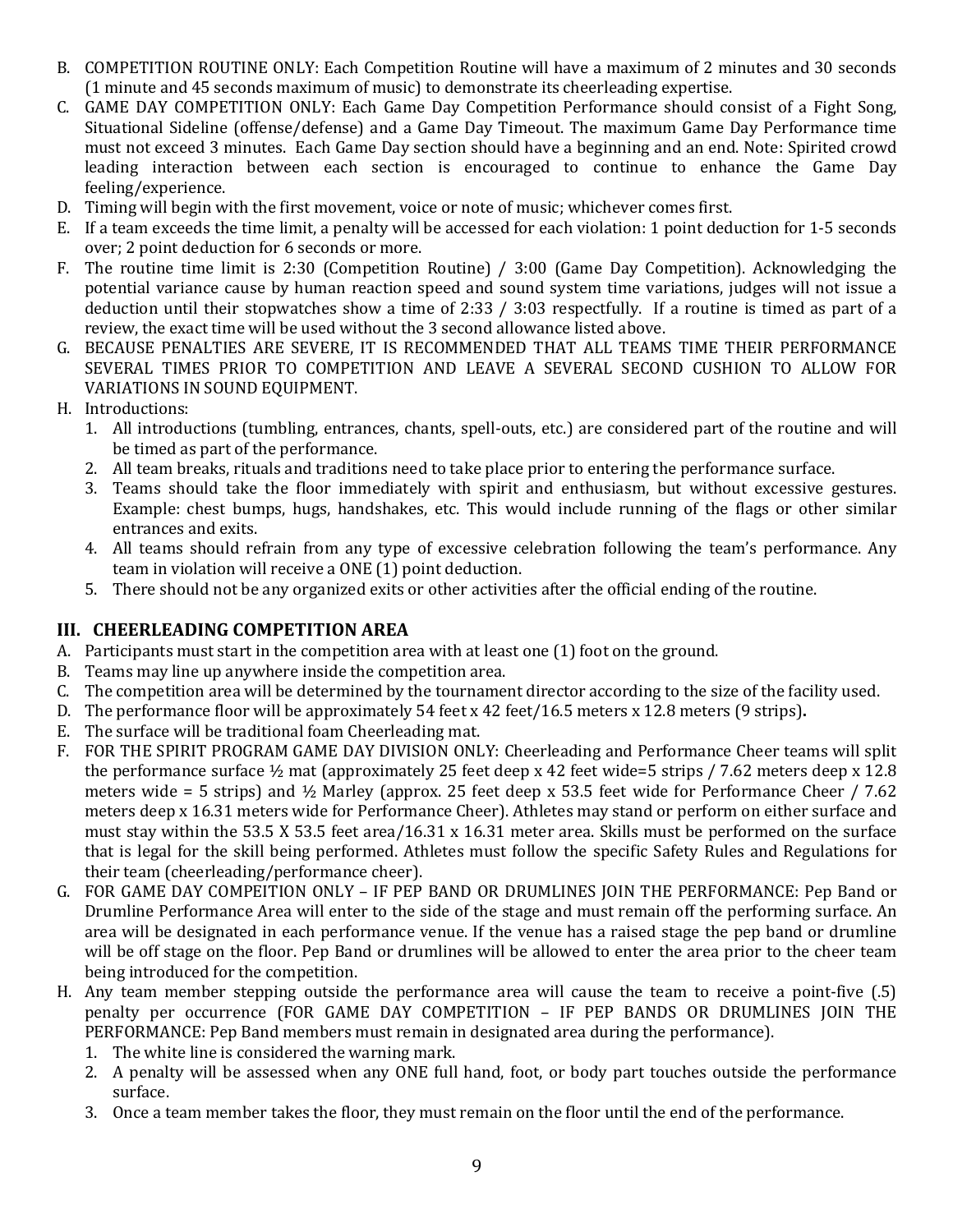- I. Signs or props may be safely placed or dropped outside the competition area by a team member who must remain inside the competition area. A one  $(1.0)$  point penalty will be assessed for props (signs, etc.) that are made of solid material and/or have sharp edges/corners released from a top person. A half point (.5) will be assessed for persons on the ground throwing hard props (signs, megaphones, etc.) – breaking the of the wrist (indicating a hard toss of the prop) or if the arm extends away from the body (also indicating a hard toss of the prop).
- J. All team mascots, props, center markets, etc. are prohibited. The center of all performance surfaces will be marked throughout the competition.

#### **IV. SPOTTER POLICY**

In an effort to promote a higher level of safety for competition athletes, UWCC will provide spotters for all rehearsal and competition floors. Teams may provide additional spotters ONLY in the warmup area at the UWCC. The use of additional spotters is left to the discretion of the coach. A team may only use up to 4 additional spotters maximum for each team warm-up; however, the use of additional spotters is not mandatory and is again discretionary to the coach. UWCC spotters will be provided on the main competition floor at all venues.

#### **Guidelines for Additional Spotters:**

- 1. Should only be used during the stunt, pyramid, and/or basket toss sections. Additional spotters should stand at the back of the floor when not spotting those sections.
- 2. Should not touch, assist, or save skills being performed.
- 3. Additional spotters should only be used to prevent a fall to the competition floor.
- 4. Spotters are not allowed to count or coach while on the floor.
- 5. Should be dressed so that they are presentable, professional, and distinguishable from the performing athletes. Program provided additional spotters should not wear clothing similar to the performing team's uniform.
- 6. Should not dress or act in a manner that distracts from the athletes and their performance.
- 7. Should be at least 18 years old, listed on the official event roster and familiar with spotting the skills of the performing team.

**Note**: Teams should not attempt skills beyond their ability level.

#### **V. JUDGING PROCEDURES**

The judges for the event will be appointed at the sole discretion of the University World Cup Cheerleading Championships (UWCC). The judges will score each team according to the judging criteria to determine their total score. Each team will automatically receive the "crowd segment" full 15 points of the total score. The judges' scores will be averaged together with deductions being taken off the average scores. All ties in each division or group will remain. In the event of a first-place tie, the team with the lessor deductions will be awarded  $1<sup>st</sup>$  place. If the deductions remain equal, the tie will not be broken and both teams will be awarded  $1<sup>st</sup>$  place.

#### **VI**. **JUDGING CRITERIA**

- A. Competition Routine Criteria:
	- 1. The judges will score using criteria listed on the UWCC score sheet. Each team will be evaluated on a 100 point system.
	- 2. The Cheer will attribute to 50 possible points (15 total crowd tape points automatically granted to each UWCC team and 35 possible points on the score sheet); Building 35 possible points; and 15 points possible for overall routine.
	- 3. Any deduction or violations will be removed from the final score.
- B. UWCC Game Day Competition Criteria -Overall:
	- 1. The UWCC Game Day Championship Division showcases what traditional cheerleading is all about- leading the crowd! Teams will be evaluated on their ability to lead the crowd, proper game day skill incorporations, execution of skills, motion technique and of the overall performance.
	- 2. The use of crowd leading tools such as signs, poms, flags and/or megaphones is recommended (All are not required).
	- 3. Native language is recommended.
	- 4. Order of the UWCC Game Day components will be: Fight Song, Situational Sideline (offense/defense), Game Day Time Out (in this order).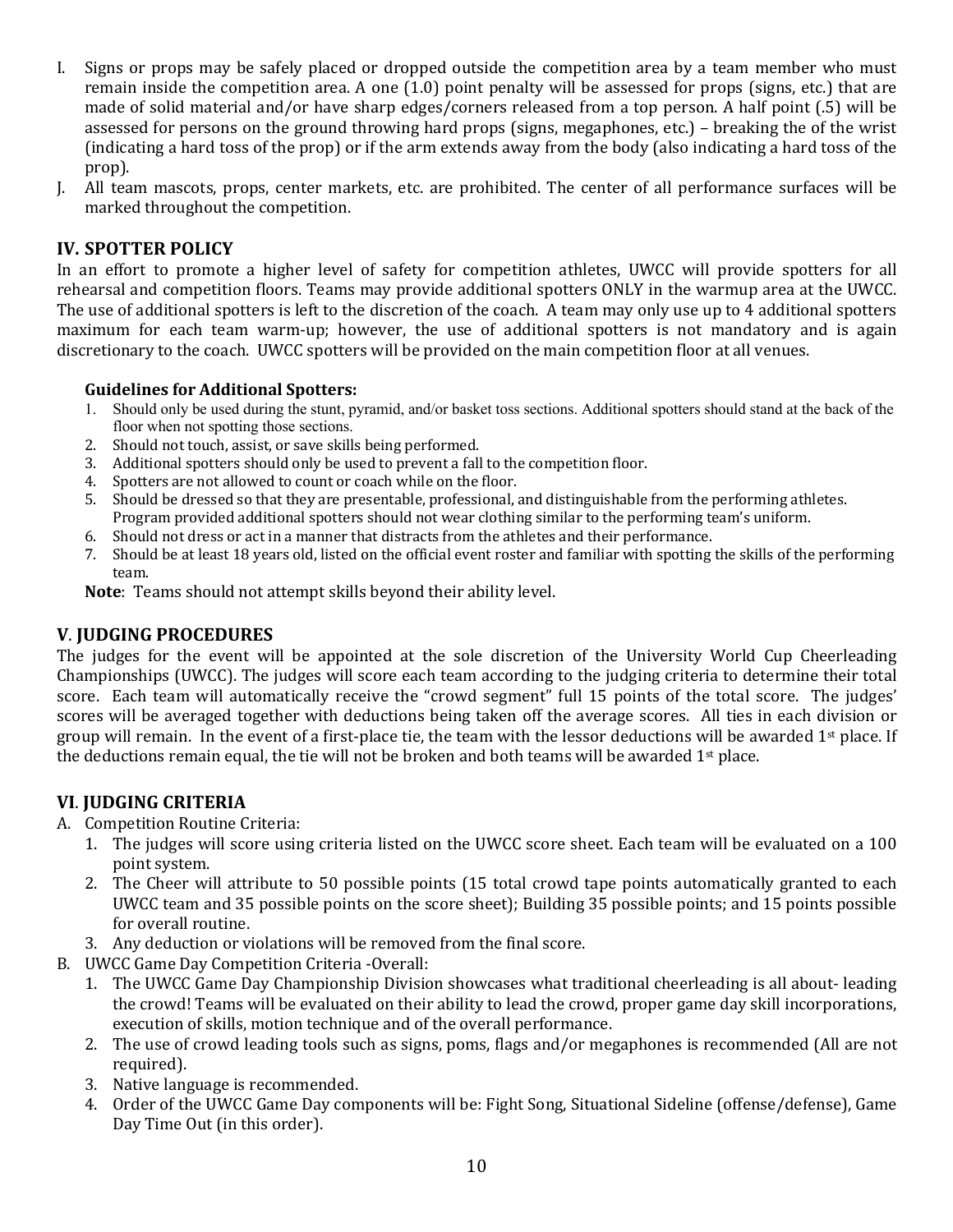- 5. The judges will score teams following the criteria listed on the UWCC Game Day score sheet. Each team will be evaluated on a 100 point system.
- 6. UWCC Game Day Competition Components Explanation *Note: For a visual reference of the UWCC Game Day Components, on the internet please search "Game Day"* with the name of the component ("Game Day Fight Song", "Game Day Situational Sideline", "Game Day Time *Out"*) to assist with the explanations below:
	- a. Fight Song
		- i. Should represent the traditional Fight Song played  $&$  performance by your university/related scholastic institution. Should your university/related scholastic institution not possess a traditional Fight Song, another Fight Song may be used following the music guidelines contained herein.
		- ii. Skills within the Fight Song should be minimal and practical.
		- iii. Teams should begin the Fight Song in a sideline formation.
	- b. Situational Sideline
		- i. Each team will be presented with an option of an offensive or defensive sideline provided by an audio cue during the performance (e.g., "situational") Note: This is subject to change to be pre-set (as offensive or defensive), should this be determined
		- to serve the UWCC best at the competition.
		- ii. Teams are encouraged to use native language.
		- iii. Use of signs, poms, and/or megaphones are encouraged. (All are not required)
		- iv. Skills should be minimal and practical.
	- c. Game Day Timeout
		- i. Similar to Cheerleading team game performances during a 60 second timeout (e.g., at a Basketball and/or American Football Game, Baseball Game, for example).
		- ii. Traditionally performed to popular Game Day timeout music (e.g., a band chant), this component is designed to be high energy, encouraging crowd interaction and a crowd response.
		- iii. This component is the ideal time for your team to showcase its energy, leadership, visual appeal and your team's connection to the crowd.
- 7. Skills must be practical for Game Day and performed with strong technique while providing a visual effect that encourages crowd energy and participation. The incorporation of skills will be allowed with the following restrictions:
	- a. Flips into or from partner stunts and pyramids will not be allowed.
	- b. Twisting stunts and dismounts may not exceed  $1\frac{1}{4}$  rotations.
	- c. Flipping tosses are permitted with 0 twisting rotations.
	- d. No twisting tumbling is allowed.
- 8. Any deductions or violations will be removed from the final score.
- 9. Traditional Game Day uniform attire is encouraged.

#### **VII. RULE VIOLATIONS**

A five (5) point per judge penalty will be assessed to any team violating any of the specific rules as stated above. This deduction does not apply to violations mentioned above that are designated a lesser point value. For any questions concerning the legality of a move or trick, it is recommended to send a video copy of any skill of question to rules.cheer@cheerunion.org.

#### **VIII. SCORES AND RANKINGS**

Individual score sheets are for the exclusive use of each judge. Each judge has the responsibility and authority to review and submit his or her final scores and rankings prior to the final tally of the scores for all teams. No scores and rankings will be given over the telephone. After each round of competition, teams will receive the judges' score sheets and comments for their team. In addition, teams will receive a ranking sheet with the names and scores of all teams in their group. Questions regarding penalties can be made by the head coach of the team only and must be done within 30 minutes of the final performance of the division or prior to final awards-whichever happens first. Once results have been announced, no rules violation challenges will be accepted.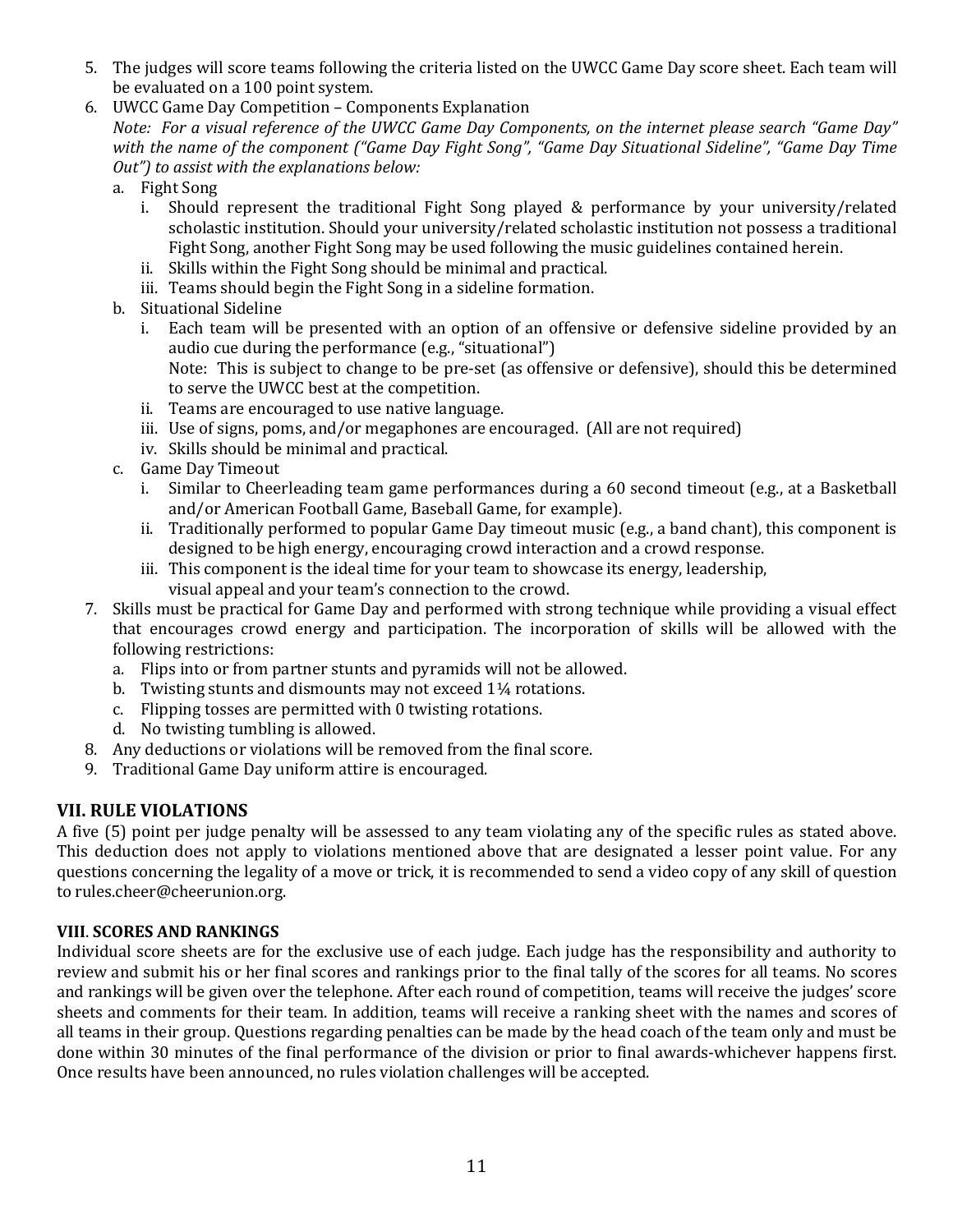#### **JUDGING SHEET - ROUTINE**

#### *CHEER Score Sheet- 35 points*

#### **CROWD LEADING 15 POINTS**

*Note: Use of native language is encouraged.* Crowd Effective material-voice, pace and flow (5) Proper Use of Signs, Poms, or Megaphones & Motion Technique (5) Ability & Energy to Lead the Crowd (5)

#### **SKILL INCORPORTATIONS 15 POINTS**

Proper Use of Skills to Lead the Crowd (5)

Execution-Proper Technique, Synchronization, & Spacing (10) **OVERALL CHEER IMPRESSION 5 POINTS**

Flow, Overall Crowd Effectiveness & Difficulty of Practical Skills (5)

#### *BUILDING Score Sheet- 35 points*

#### **PARTNER STUNTS 15 POINTS**

Perfection of Skill - Proper technique, Synchronization & Spacing (10) Difficulty- Level of Skills, Number of Stunts & Number of Bases (Coed Teams Only) Use of Coed Skills, Assisted vs. Unassisted (5)

**PYRAMIDS 15 POINTS**

Perfection of Skill - Proper technique, Synchronization & Spacing (10) Difficulty- Level of Skill, Number of Pyramids & Number of Bases (5) **BUILDING OVERALL 5 POINTS**

Skill Creativity, Formations & Transitions in Building Skills (5)

#### *OVERALL Score Sheet- 15 points*

#### **STANDING/RUNNING GROUP 5 POINTS TUMBLING**

Execution & Difficulty - Proper Technique, Difficulty of Skills Performed in Groups & Synchronization (5)

**BASKET TOSSES** 5 POINTS Proper Technique, Height & Form (3) Type of Skill & Number of Tosses (2)

**ROUTINE OVERALL 5 POINTS**

Overall Choreography, Visual Appeal, Flow, Formations & Transitions (5)

#### *CROWD TAPE Score- 15 points (Automatic)*

#### **ROUTINE TOTAL 100 POINTS**

#### **\_\_\_\_\_\_\_\_\_\_\_\_\_\_\_\_\_\_\_\_\_\_\_\_\_\_\_\_\_\_\_\_\_\_\_\_\_\_\_\_\_\_\_\_\_\_\_\_\_\_\_\_\_\_\_\_** *NUDGING SHEET- GAME DAY*

Note: Spirit Program Day & Team Game Day are the same scoresheet with the exception that in "Overall Impression" of each element, the judges will also score based on "Integration & Coordination of all performers as 1 cohesive program, leaving a last impression while maintaining an overall university image of the performance"

#### *SITUATIONAL SIDELINE Score Sheet- 40 points\**

*Note:* Use of native language is encouraged.

#### GAME DAY MATERIAL **10 POINTS**

Proper use of Material, Proper Response to Game Day Situational Cue & Skills Relevant to Game Day Environment (10)

#### **EXECUTION OF SKILLS 10 POINTS**

Technique, Stability, Synchronization and Spacing (10)

**CROWD EFFECTIVENESS 5 POINTS**

#### **& MOTION TECHNIQUE**

Voice, Pace, Flow, Crowd Coverage, Motion Technique, Sharpness & Placement (5)

#### **CROWD LEADING TOOLS 5 POINTS**

Proper use of Signs, Poms, Megaphones and/or Flags (5)

#### **\*SIDELINE OVERALL IMPRESSION 10 POINTS**

Energy and Connection to the Crowd (10) \*Sideline, Fight Song & Timeout Overall Impression will be averaged together. 

#### *FIGHT SONG Score Sheet- 40 points\**

*Note: Use of native language is encouraged. (if applicable)* 

| <b>GAME DAY MATERIAL</b><br>Proper use of Material & Skills Relevant to Game Day Environment (10) | 10 POINTS        |
|---------------------------------------------------------------------------------------------------|------------------|
| <b>EXECUTION OF SKILLS</b>                                                                        | <b>10 POINTS</b> |
| Technique, Stability, Synchronization and Spacing (10)                                            |                  |
| <b>MOTION TECHNIQUE</b>                                                                           | <b>5 POINTS</b>  |
| Motion Placement, Sharpness & Synchronization (5)                                                 |                  |
| <b>VISUAL APPEAL</b>                                                                              | <b>5 POINTS</b>  |
| Crowd Coverage and Creative Movements (5)                                                         |                  |
| *FIGHTSONG OVERALL IMPRESSION 10 POINTS                                                           |                  |
| Energy and Connection to the Crowd (10)                                                           |                  |
| *Sideline, Timeout & Fight Song Overall Impression will be averaged                               |                  |
| together.                                                                                         |                  |

#### *GAME DAY TIMEOUT Score Sheet- 40 points\**

*Note:* Use of native language is encouraged. (if applicable)

| <b>GAME DAY MATERIAL</b>                                              | <b>10 POINTS</b> |
|-----------------------------------------------------------------------|------------------|
| Proper use of Material & Skills Relevant to Game Day Environment (10) |                  |
| <b>EXECUTION OF SKILLS</b>                                            | <b>10 POINTS</b> |
| Technique, Stability, Synchronization and Spacing (10)                |                  |
| <b>CROWD LEADING TOOLS</b>                                            | <b>5 POINTS</b>  |
| Proper use of Signs, Poms, Megaphones and/or Flags (5)                |                  |
| <b>VISUAL APPEAL</b>                                                  | 5 POINTS         |
| Crowd Coverage and Creative Crowd Interaction (5)                     |                  |
| <i>*GAME DAY TIMEOUT OVERALL 10 POINTS</i>                            |                  |
| <b>IMPRESSION</b>                                                     |                  |

Energy and Connection to the Crowd (10) \*Sideline, Timeout & Fight Song Overall Impression will be averaged 

#### **IX. GENERAL GUIDELINES- "UWCC PREMIER" & "UWCC ELITE" DIVISIONS A. DEFINITIONS**

Base: A person who is in direct contact with the performance surface and is supporting another person's weight. Cradle: Dismount from a stunt/pyramid/toss in which the top person lands in a face-up, semi-piked position. Cupie/Awesome: A stunt in which both of the top person's feet are in one hand of the base.

together. 

Dive Roll: An aerial forward roll where the feet of the performer are at or above the performer's waist prior to the hands making contact with the performance surface.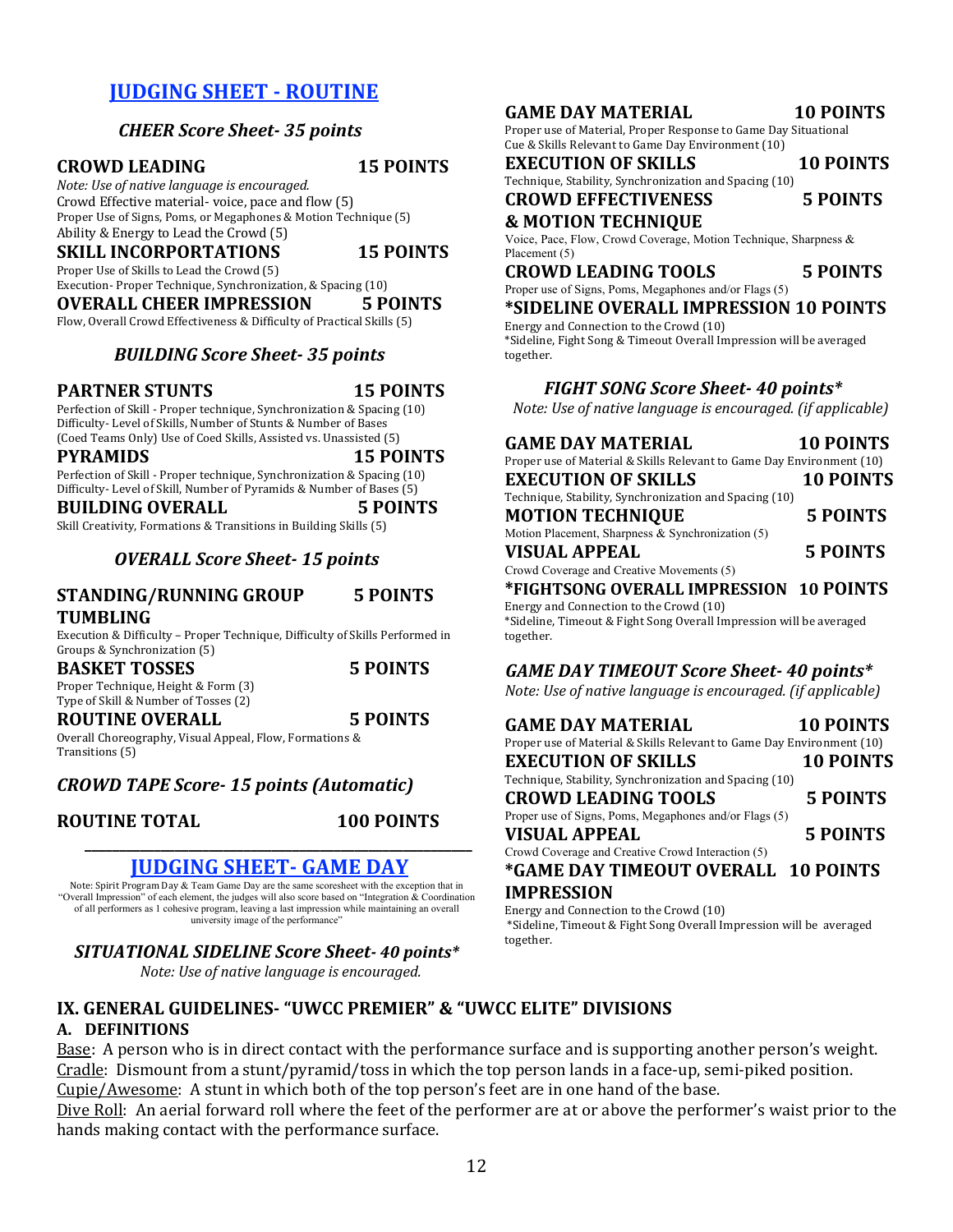Flatback: A stunt in which the top person is in a face-up, straight-body position parallel to the performance surface. 

Flip: When a person is airborne while the feet pass over the head.

Height-increasing Apparatus: Any type of equipment that increases the height of the skill.

Helicopter Toss: A stunt in which the top person is tossed into the air with the body parallel to the ground and completes a 360 degree horizontal rotation (like the blades of a helicopter).

Inverted/Inversion: A body position in which the shoulders are located below the waist.

Loading position: Any intermediate position below shoulder level that uses continuous motion to put a top person in a stunt or pyramid. Examples: Elevator/sponge load, basket load, smoosh, scoop from the back, etc.

Middle: A person who is being supported by a base while also supporting a top person.

Primary Weight: Fifty percent (50%) or more of a top person's weight. (Example: A middle layer holding the foot of a hitched leg would not be considered primary weight.)

Pyramid: A skill in which a top person is being supported by a middle person.

Rewind: A skill in which the top person starts with at least one foot on the ground, is tossed into the air and performs a forward, backward or side flip into a stunt, pyramid, loading position or cradle.

Spotter: A person who is responsible for assisting or catching the top person in a partner stunt or pyramid. This person cannot be in a position of providing primary support for a top person but must be in a position to protect the top person coming out of a stunt or pyramid.

Stunt: A skill in which a top person is supported by a base or bases.

Top: A person who is either being supported by another person while off of the performance surface or who has been tossed into the air by another person.

Toss: A release skill in which the bases begin underneath the top person's feet, execute a throwing motion from below shoulder level to increase the height of the top person, and the top person becomes free from (not in contact with) all bases, spotters, posts or bracers.

#### **B. GENERAL PROGRAM GUIDELINES**

- 1. Cheerleading squads/teams should be placed under the direction of a qualified and knowledgeable advisor or coach.
- 2. All practice sessions should be supervised by the advisor/coach and held in a location suitable for the activities of cheerleaders (e.g., use of appropriate matting, away from excessive noise and distractions, etc.)
- 3. Prior to the performance of any skill, the immediate environment to do the activity should be taken into consideration including, but not limited to proximity of non-cheerleading team personnel, performance surface, lighting and/or any weather precipitation (re: outdoor activities). Technical skills should not be performed on concrete, asphalt, wet or uneven surfaces or surfaces with obstructions.
- 4. Advisors/coaches should recognize the particular ability level of all participants and should limit the team's activities accordingly. Participants should not be pressed to perform activities until they are safely prepared.
- 5. Skills that have not been mastered should be performed only in a supervised practice environment.
- 6. Thorough training in proper spotting techniques should be mandatory for all teams.
- 7. All cheerleaders should receive proper training before attempting any form of cheerleading skills (e.g., tumbling, partner stunts, pyramids, and jumps).
- 8. All cheerleading teams should adopt a comprehensive conditioning and strength-building program.
- 9. An appropriate warm-up exercise should precede all cheerleading activities.
- 10. All programs should qualify cheerleaders according to accepted teaching progressions. Appropriate spotting should be used until all team members demonstrate mastery of the skill, and when spotting is required by a specific rule.
- 11. In environments where there is close proximity to the athletic event and out of bounds plays pose a significant risk of injury to the participant, no technical skills should be performed while the ball is in play.
- 12. All partner stunts, pyramids and tosses should be reviewed and approved by the coach prior to execution.

#### **C. GENERAL RESTRICTIONS**

- 1. The use of any height-increasing apparatus (e.g., mini-trampoline, etc.) other than a spring floor is prohibited for performance.
- 2. When using props (signs, etc.) that are made of solid material or have sharp edges/corners: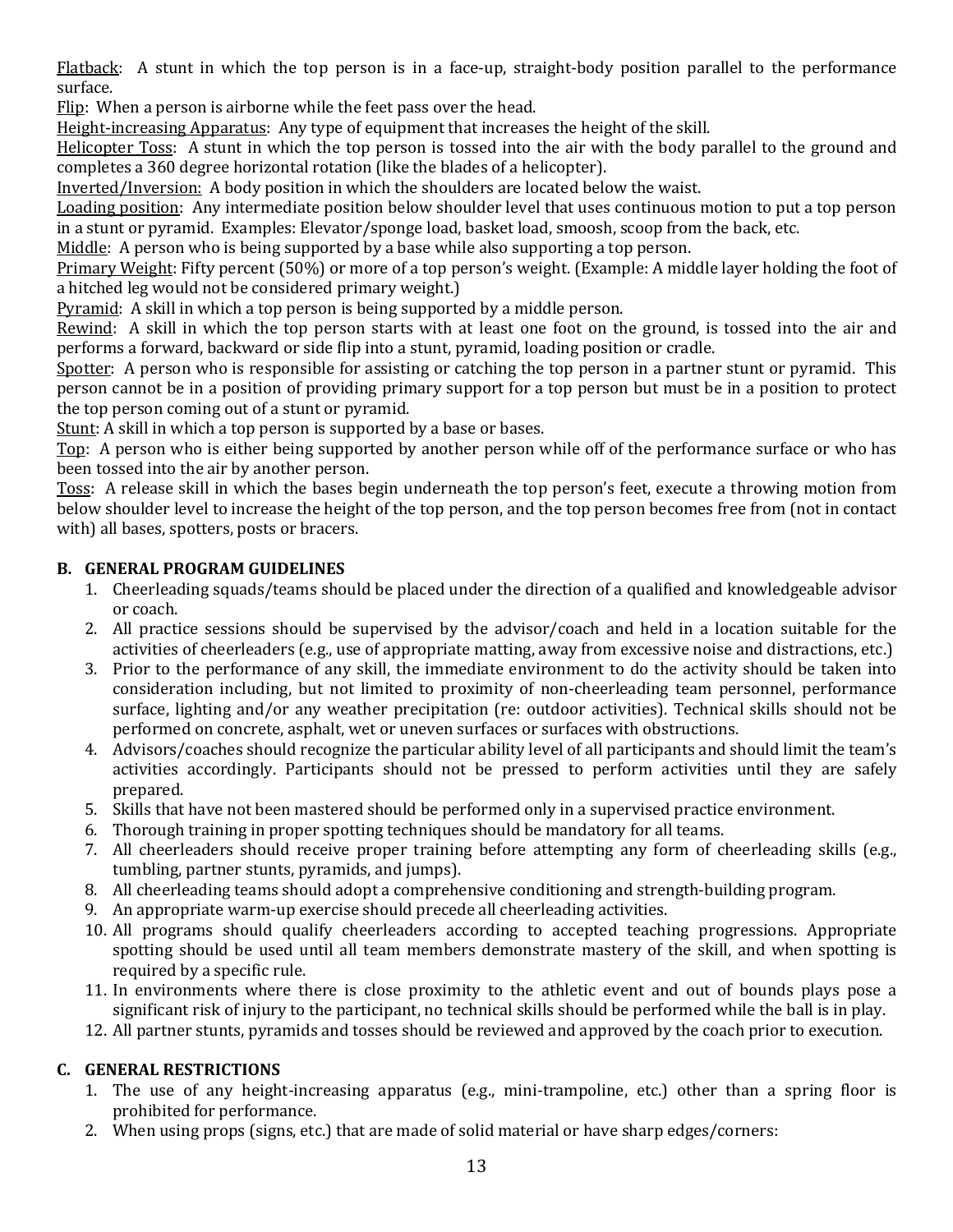- a. A top or middle person may not release the props to the ground.
- b. A person on the ground must gently toss or place the props.
- 3. Unless otherwise stated herein, the top person in a partner stunt, pyramid or transition cannot be released from bases or leave the floor unassisted with the intent to land or be caught in an inverted body position.
- 4. An individual may not jump, flip, or dive over, under or through partner stunts, pyramids or individuals from basket tosses, similar tosses, partner stunts or other tosses from hands.
- 5. Drops (knee, seat, thigh, front, back and split) from a jump, stand or inverted position are prohibited unless the majority of the weight is first borne in the hands/feet of which breaks the impact of the drop.
- 6. Jewelry of any kind is prohibited (e.g., navel jewelry, tongue jewelry, earrings, necklaces, etc.). Medical bracelets are allowed provided they are taped to the body.
- 7. Soft-soled athletics shoes must be worn while cheering or competing. Gymnastics shoes, jazz shoes and/or boots are prohibited.
- 8. Supports, braces, soft casts, etc., that are unaltered from the manufacturer's original design/production do not require any additional padding. Supports/braces that have been altered from the manufacturer's original design/production must be padded with a closed-cell, slow-recovery foam padding no less than one-half-inch thick if the participant is involved in partner stunts, pyramids or tosses. A participant wearing a plaster cast, or a walking boot must not be involved in partner stunts, pyramids, tosses, jumps or tumbling.

#### **IX. SPECIFIC SAFETY GUIDELINES - UWCC PREMIER DIVISIONS**

*Note:* As reference only, the UWCC Premier Division Guidelines and Rules are closer aligned with the US University *Championships Rules and will slightly differ from the ICU Premier Division quidelines. Every coach & team must read closely* the enclosed UWCC Premier Division Guidelines & Rules for team compliance and should there be any questions and/or questions concerning the legality of a move or trick, it is recommended to contact and/or send a video copy of *any skill of question to rules.cheer@cheerunion.org.*

#### **A. UWCC PREMIER PARTNER STUNTS**

- 1. Released load-ins and released transitions with more than  $1\frac{1}{4}$  twists require an additional spotter.
- 2. Dismounts with more than  $1\frac{1}{4}$  twists require an additional spotter that assists on the cradle.
- 3. Stunts in which the base uses only 1 arm for support require a spotter when:
	- a. The stunt is anything other than a cupie /awesome or basic liberty. All other 1-arm stunts require a spotter (e.g., heel stretch, arabesque, high torch, scorpion, bow and arrow, etc.)
	- b. There is a released twisting load-in or dismount. The spotter must be in a place during the twist to assist on the cradle during the twisting dismount(s).
	- c. The top person is popped from one arm to the other.
- 4. A single base release to shoulders requires a spotter positioned to the side or back of the base during the release and landing phase of the skill.
- 5. Releases from a handstand position on the ground <u>or a skill</u> to a partner stunt (e.g., handspring loads, handto-hand releases) require an additional spotter.
- 6. Stunts in which the top person is in an extended handstand position require an additional spotter.
- 7. A top person can be released from a handstand position on the ground to a hand-to-hand stunt provided that the top person does not twist or rotate.
- 8. A top person can be released from a cradle to an inverted position.
- 9. Single based split catches are prohibited.
- 10. Twisting mounts and dismounts greater than 2  $\frac{1}{4}$  rotations are prohibited.
- 11. Front, back and side tension drops are prohibited.
- 12. Unless allowed by Rule 13, all leg pitch, toe pitch, walk-in, sponge, and straddle catch flips to the performing surface are prohibited.
- 13. Flipping into and out of stunts is allowed with the following conditions: (*Note that flipping from a basket or sponge loading position is a "toss" and must follow the Toss section rules*)
	- a. The top person is limited to 1  $\frac{1}{4}$  flipping rotations and one twisting rotation.
	- b. Flips must be caught by the original group and may not be directed so that the bases must move to catch the top person.
	- c. Bases are limited to  $\frac{1}{2}$  turn under the top person.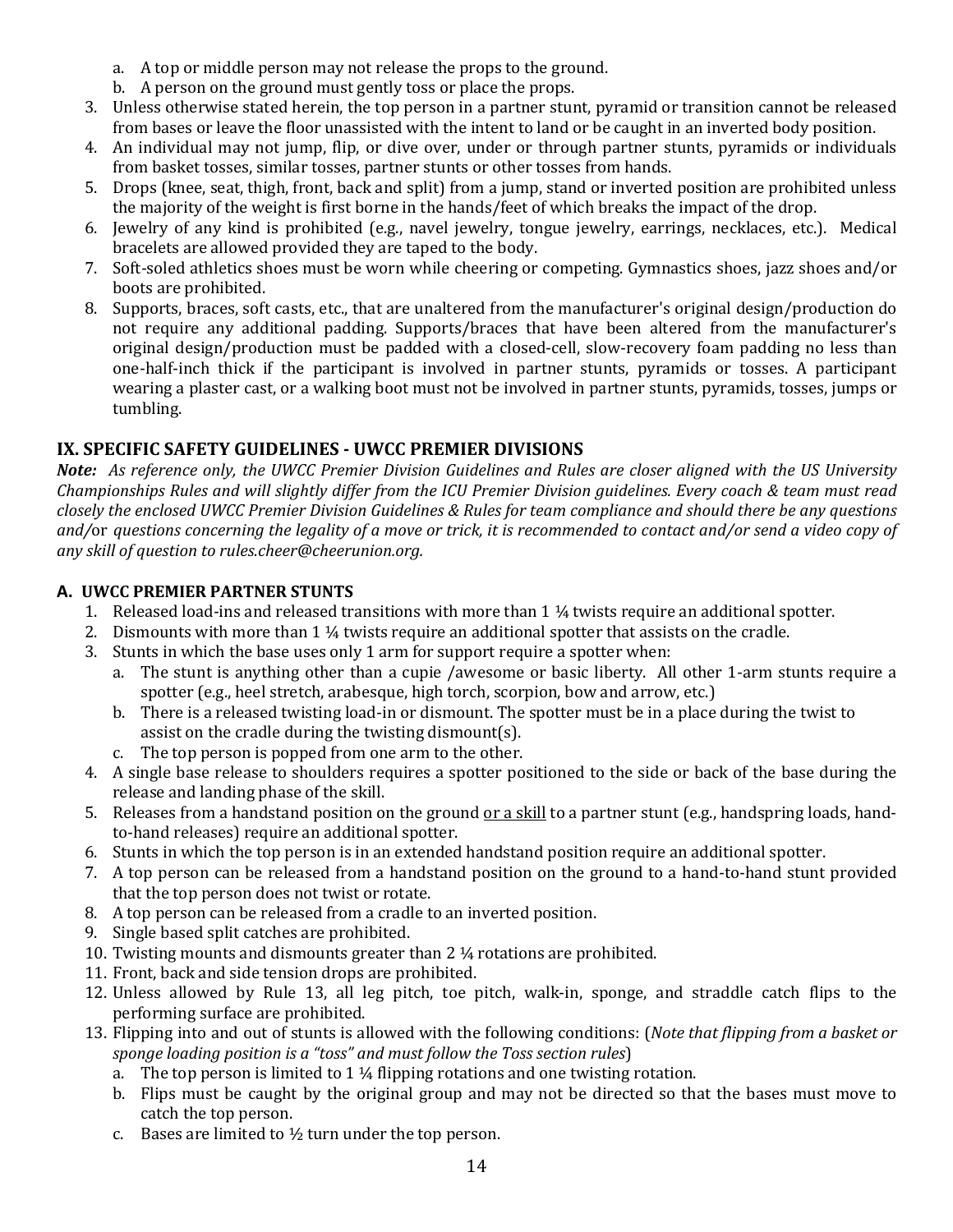- d. In rewinds:
	- i. Rewinds require a spotter and may land in a stunt (including loads and horizontal positions), a standing position on the performing surface, or a cradle with assistance from the spotter.
	- ii. Spotters may throw from under a single foot or leg of the top person.
- e. In flips from stunts:
	- i. Flips from stunts must initiate from prep level or from below prep level in a cradle or horizontal position.
	- ii. Flips from stunts must land in a cradle, horizontal position, or in a standing position on the performing surface. Flips to the performing surface are not allowed to twist.
	- iii. Landings from flips with a single  $(1)$  rotation or less, require 2 people.
	- iv. Landings from flips with greater than one rotation requires three people. When landing in a cradle position, one of the catchers must be in a "scoop" position behind the top person.
	- v. Flips to the performing surface require the top person landing on at least one foot with assistance from at least one base. The spotter must be active but is not required to make contact.
	- vi. In all other landings from flips, all required catchers must be active in assisting the top person during the landing by making contact.

#### **B. UWCC PREMIER PYRAMIDS**

- 1. Pyramids higher than 2  $\frac{1}{2}$  body lengths are prohibited. Pyramid height is measured by body lengths as follows: chairs, thigh stands and shoulder straddles are  $1 \frac{1}{2}$  body lengths; shoulder stands are 2 body lengths; extended stunts (i.e., extension, liberty, etc.) are 2 1/2 body lengths. Exception: an extended stunt on top of a thigh stand is allowed.
- 2. In all pyramids:
	- a. There must be at least two spotters designated for each person who is above 2 persons high and whose primary support does not have at least 1 foot on the ground.
	- b. Both spotters must be in position as the top person is loading onto the pyramid.
	- c. One (1) spotter must be behind the top person and the other must be in front of the top person or at the side of the pyramid in a position to get to the top person if they were to dismount forward.
	- d. A required spotter must not place their hands directly under the sole of the foot of a middle layer or under the hands of a base in a support role.
	- e. Once the pyramid shows adequate stability and just prior to the dismount, this spotter can move to the back to catch the cradle.
	- f. As pyramid design and loading varies greatly, we recommend a review of any new pyramids where the spotting position may be in question.
	- g. Loaders may act as spotters. The most important issue is that there is someone in position to provide assistance to the top person when they land.
	- h. Only bases and middle layer persons can bear primary weight of another person.
- 3. In all "2-1-1 thigh stand tower" pyramids, there must be a spotter who is not in contact with the pyramid in place behind the top person. If a bracer is needed to assist the thigh stand middle layer, they do not fill this role and an additional spotter who is not in contact with a pyramid is required.
- 4. A top person can be released from an inverted position (e.g., hand-to-hand, handspring up) and land inverted in a pyramid with the following conditions:
	- a. A minimum of 2 bases/spotters must load the skill.
	- b. No twisting or rotational skills are allowed during the release.
- 5. Twisting released mounts and dismounts greater than  $2\frac{1}{4}$  rotations are prohibited.
- 6. Cradles and horizontal landings from pyramids over 2 high must use at least 2 catchers, 1 on each side of the top person.
- 7. Front, back, and side tension drops are prohibited.
- 8. Flipping dismounts from pyramids are allowed under the following conditions:
	- a. A front flip and Arabian dismounts may land in a cradle, face up horizontal position, or the performance surface to a minimum of 2 catchers who assist on the landing.
- 9. Flips into a pyramid are allowed under the following conditions:
	- a. The flip is initiated from prep level or below.
	- b. The top person is limited to a  $1\frac{1}{4}$  rotation and may not twist.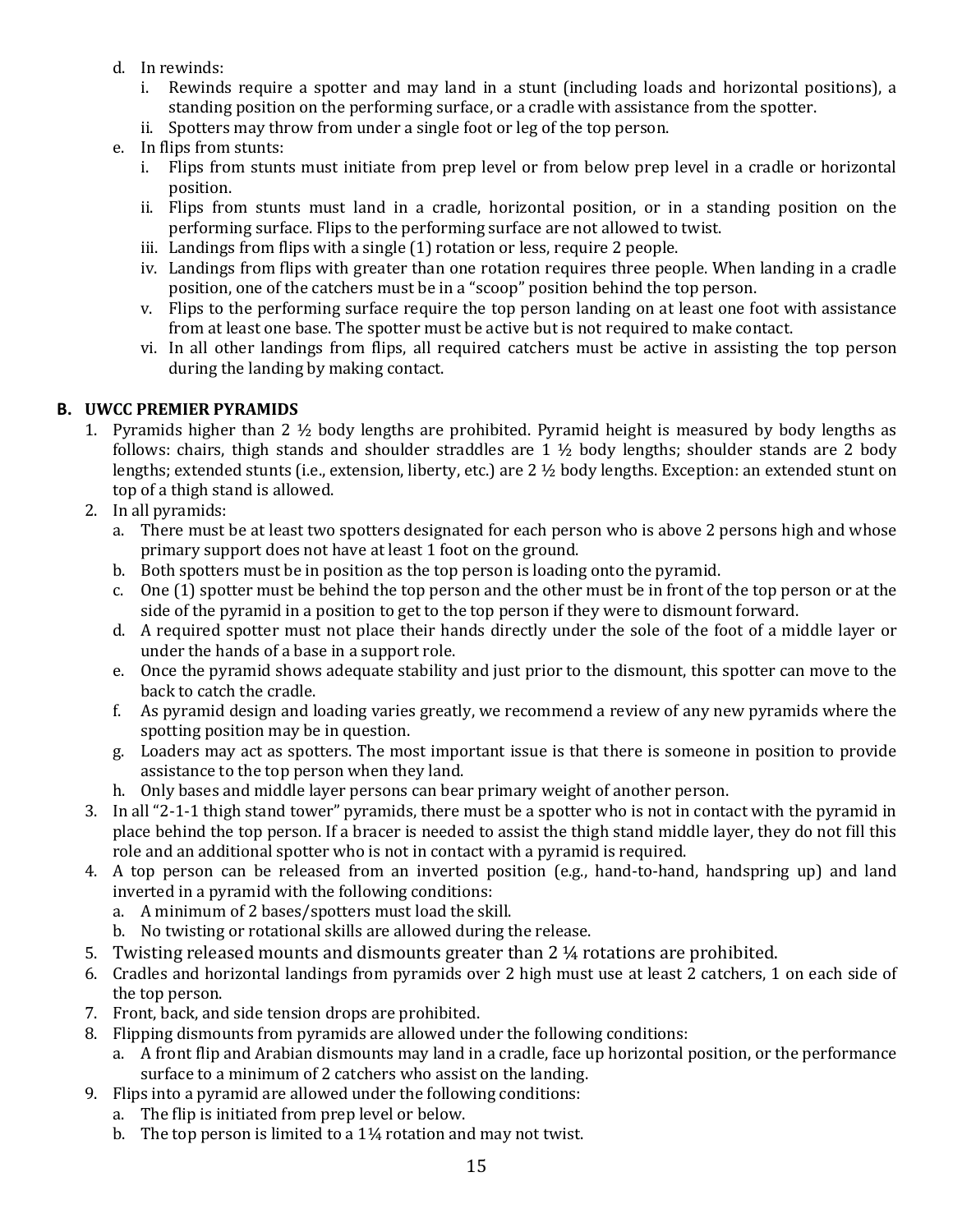- c. The top person(s) may not land in an inverted position.
- d. A rewind to a pyramid does not require an additional spotter.

#### **C. UWCC PREMIER TOSSES**

1. Basket tosses or similar tosses may only be performed from ground level, can use no more than 4 bases, and must be cradled by 3 of the original bases, 1 of which must catch in a scoop under the head and shoulders.

Exceptions:

- a. Elevator tosses may flip into pyramids as outlined herein.
- b. Basket and elevator/sponge load-ins can land in a stunt or pyramid provided that the toss does not significantly exceed the height of the intended skill.
- 2. Basket tosses and elevator/sponge tosses may not be directed so that the bases must move to catch the top person.
- 3. In non-flipping basket tosses, the top person is limited to 2  $\frac{1}{4}$  twisting rotations and 3 total tricks (e.g., kick double full).
- 4. In flipping basket tosses that involve more than 1 male thrower (sides or front), the position of the male athlete must be in the back spot position.
- 5. In flipping basket/sponge tosses, only the following skills are allowed:
- a. Non-twisting somersaults in a tuck, layout, or pike position with up to one additional non-flipping trick.
- 6. The following skills may only be performed with male athletes in position for the side thrower positions and backspot position:
	- a. Layout Full Twist
	- b. Layout Straddle Full Twist
	- c. Tuck X Out Full Twist
	- d. Tuck Kick Full Twist or Tuck Split Full Twist
	- e. Layout Kick Full Twist or Layout Split Full Twist

(All other flipping basket positions and combinations are prohibited, e.g., Front Flips, Arabians, Pike-Open Full Twists, Side Sumis, Double Full Twists, etc.)

#### **D. UWCC PREMIER TUMBLING**

- 1. Tumbling skills performed over, under, or through a partner stunt, pyramids, or individuals are prohibited.
- 2. Tumbling skills that exceed 1 flipping rotation are prohibited.
- 3. Tumbling skills with 2 or more twisting rotations are prohibited
- 4. Dive rolls are prohibited.
- 5. Airborne drops to a prone position on the performance surface are prohibited. (Examples: A back flip or a jump landing in a pushup position is not allowed. A handspring to a pushup position is allowed -as it is not airborne prior to the prone landing.)

#### **E. UWCC PREMIER SPECIFIC SURFACE RESTRICTIONS**

- 1. The following skills are only allowed on a matted surface, grass (real or artificial) or rubberized track surface:
	- a. Basket tosses, elevator/sponge tosses and other similar multi-based tosses.
	- b. Inversion releases from the ground or a skill (e.g., handspring loads, hand-to-hand releases).
	- c. Flipping skills into or from stunts, tosses, or pyramids.
	- d. Two and one half (2  $\frac{1}{2}$ ) high pyramids. Mounts or dismounts to or from 2  $\frac{1}{2}$  high pyramids may not flip or twist on a rubberized track surface.
- 2. At American Football Games, kick double baskets and basket tosses that flip AND twist are only allowed during a pre-game or half-time situations while on grass (real or artificial) or a matted surface with dimensions of at least 10 feet x 10 feet/3.048 meters x 3.048 meters.
- 3. At indoor court surface sporting events such as Basketball, Volleyball, etc., the following skills are prohibited for all timeouts situations (regardless of the use of a matted surface or not) and for pre-game, half-time or post-game situations without a matted surface:
	- a. Basket tosses, elevator/sponge tosses and other similar multi-based tosses.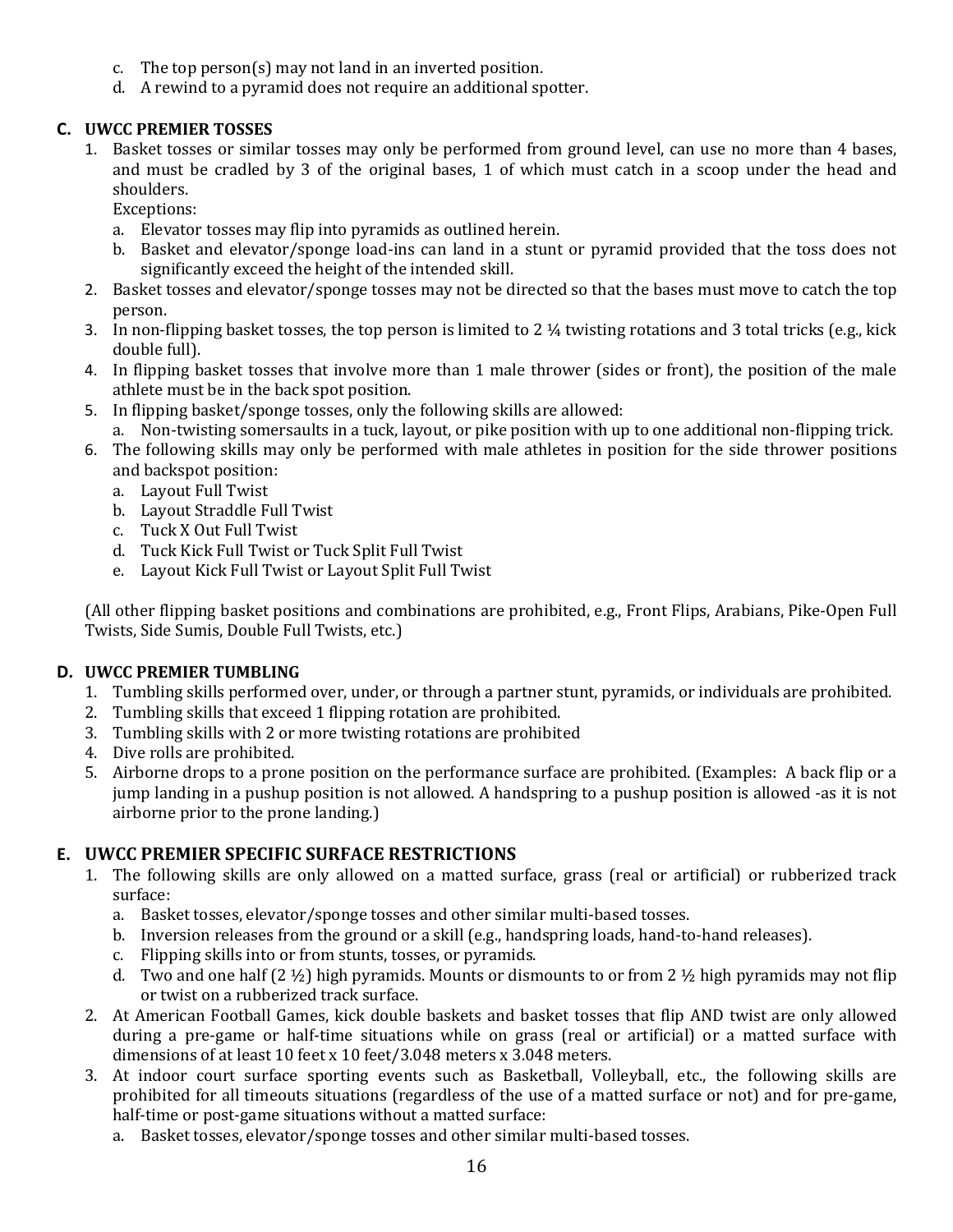- b. Partner stunts in which the base uses only 1 arm to support the top person. Exception: Cupies/Awesomes are allowed with an additional spotter.
- c. Flips into or from partner stunts.
- d. Inversions. Exceptions: High School / Secondary School level inversions are allowed. (For university teams, braced flips can be braced by single based skills with a spotter.)
- e. Twisting dismounts greater than 1  $\frac{1}{4}$  rotation. Twisting dismounts up to 1  $\frac{1}{4}$  on the court require an additional spotter.
- f. Two and one half  $(2 \frac{1}{2})$  high person high pyramids.
- g. Airborne twisting tumbling skills (Arabians, full twisting layouts, etc. Cartwheels, round-offs and aerial cartwheels are allowed.)
- 4. At basketball, volleyball, and other indoor games during pre-game, half-time, or post-game performances where sufficient matting is used, there are no additional restrictions to the standard rules. (Sufficient matting varies by skill. In general, there should be at least 2 to 3 feet / .6 meters to .9 meters of clearance between non-tumbling skills and the edge of the mat.)

*The above safety rules are general in nature and are not intended to cover all circumstances. All cheerleading* skills, including tumbling, partner stunts, pyramids, jumps and tosses - should be carefully reviewed and supervised by a qualified and knowledgeable advisor or coach. The UWCC, ICU or any other affiliated parties make no warranties or representations, either expressed or implied, that the above guidelines will prevent injuries to *individual participants.*

#### **X. SPECIFIC SAFETY GUIDELINES - UWCC ELITE DIVISIONS**

*Note:* As reference only, the UWCC Elite Division Guidelines and Rules are closer aligned with the ICU Elite Division rules. Every coach & team must read closely the enclosed UWCC Elite Division Guidelines & Rules for team compliance and should there be any questions and/or questions concerning the legality of a move or trick, it is recommended to *contact and/or send a video copy of any skill of question to rules.cheer@cheerunion.org.* 

#### **A. UWCC ELITE PARTNER STUNTS**

- 1. A spotter is required for each top above prep level.
- 2. Single leg extended stunts are allowed.
- 3. Twisting stunts and transitions are allowed up to 2  $\frac{1}{4}$  twisting rotations by the top person in relation to the performance surface.

*Clarification:* A twist performed with an additional turn by the bases performed in the same skill set, would be *illegal* if the resulting cumulative rotation of the top person exceeds 2 ¼ rotations. The safety judge will use the hips of the top person to determine the amount of total rotation a top person performs in a skill set. Once a *stunt is hit (i.e., prep)* and the athletes show a definite and clear stop with a stationary top person, they may *continue to walk the stunt in additional rotation.* 

- 4. Free flipping stunts and transitions are not allowed.
- 5. Single based split catches are not allowed.
- 6. Single based stunts with multiple top persons require a separate spotter for each top person.

#### 7. **UWCC ELITE Stunts-Release Moves**

a. Release moves are allowed but must not exceed more than 18 inches/46 centimeters above extended arm level.

*Clarification: If the release move exceeds more than 18 inches/46 centimeters above the bases' extended arm* level, it will be considered a toss, and must follow the appropriate "Toss" rules. To determine the *height* of a release move, at the highest point of the release, the distance from the hips to the extended arms of the bases will be used to determine the height of the release. If that distance is greater than the *length* of the top person's legs plus an additional 18 inches/46 centimeters, it will be considered a toss or dismount and must follow the appropriate "Toss" or "Dismount" rules.

b. Release moves may not land in an inverted position. When performing a release move from an inverted position to a non-inverted position, the bottom of the dip will be used to determine if the initial position was inverted. Release moves inverted to non-inverted positions may not twist.

Exception: Front handspring up to an extended stunt may include up to a  $1/2$  twist. Release moves from inverted to non-inverted positions landing at prep level or higher must have a spot.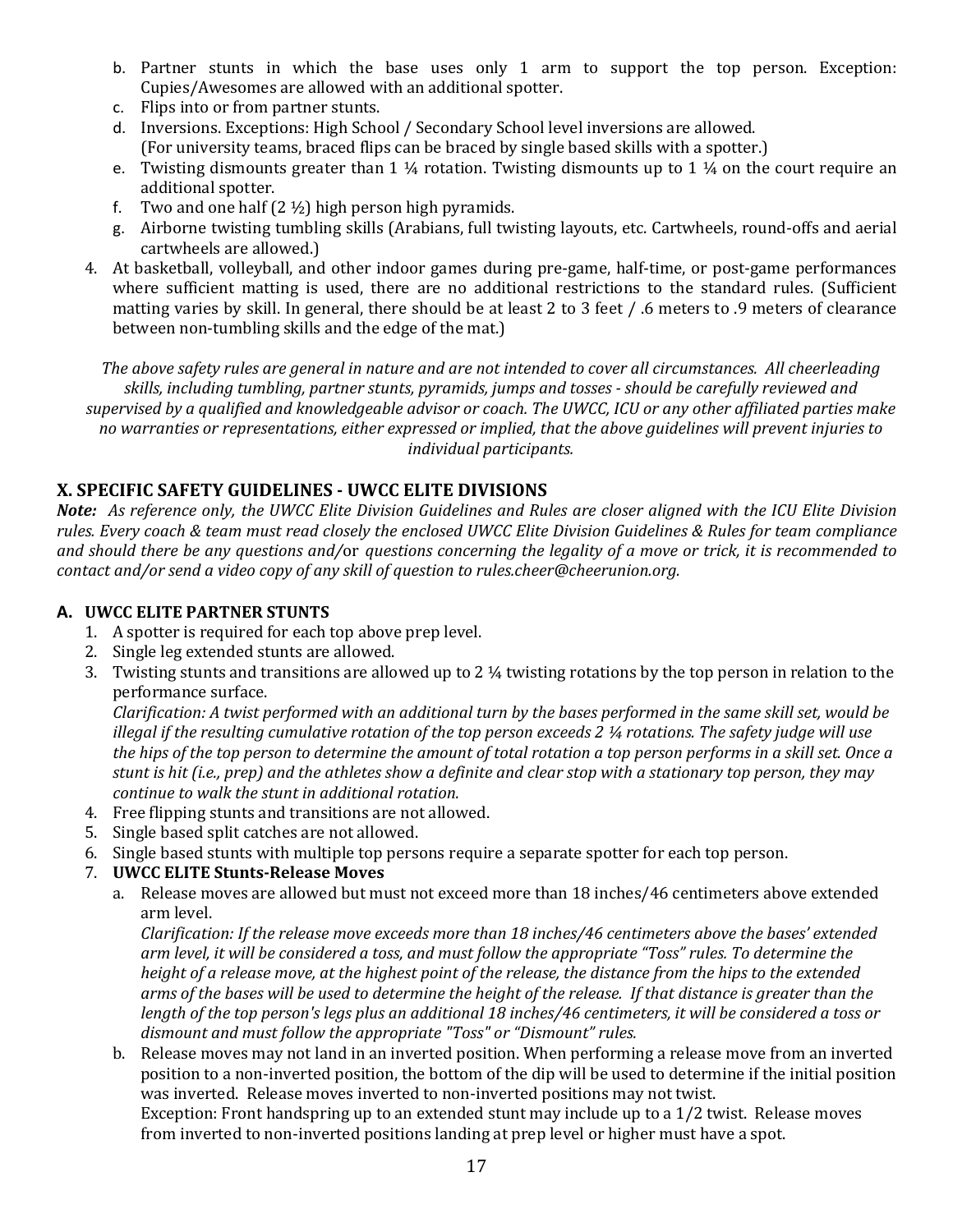- c. Release skills that land in a non-upright position must have 3 catches for a multi-based stunt and 2 catchers for a single based stunt.
- d. Release moves must return to original bases. *Clarification: An individual may not land on the performance surface without assistance.* Exception 1: See UWCC Elite Division Dismounts "C.3". Exception 2: Dismounting single based stunts with multiple top persons.
- e. Helicopters are allowed up to a 180 degree rotation and must be caught by at least 3 catchers, one (1) of which is positioned at head and shoulder area of the top person.
- f. Release moves may not intentionally travel.
- g. Release moves may not pass over, under or through other stunts, pyramids, or individuals.
- h. Top persons in separate release moves may not come in contact with each other. Exception: Dismounting single based stunts with multiple top persons.

#### 8. **UWCC ELITE Stunts-Inversions**

- a. Extended inverted stunts are allowed. Also, see "Stunts" and "Pyramids."
- b. Downward inversions are allowed from prep level and above and must be assisted by at least 3 catchers, at least 2 of which are positioned to protect the head and shoulder area. Contact must be initiated at the shoulder level (or above) of the bases.

*Clarification 1: Catchers must make contact with the waist to shoulder region to protect the head and* shoulder area.

*Clarification 2: Downward inversion skills originating from prep level or below do not require 3 catchers. If* the stunt begins at prep level or below and passes above prep level it requires 3 catchers. (The *momentum of the top person coming down is the primary safety concern.)* 

Exception: A controlled lowering of an extended inverted stunt (example: Handstand) to shoulder level is allowed.

- c. Downward inversions must maintain contact with an original base. Exception: The original base may lose contact with the top person when it becomes necessary to do so. Example: Cartwheel-style transition dismounts.
- d. Downward inversions from above prep level:
	- i. May not stop in an inverted position.

Example: A cartwheel roll off would be legal because the top person is landing on their feet. Exception: A controlled lowering of an extended inverted stunt (example: handstand) to shoulder level is allowed.

- ii. May not land on or touch the ground while inverted. *Clarification:* Prone or supine landings from an extended stunt must visibly stop in a non-inverted position and be held before any inversion to the ground.
- e. Downward inversions may not come in contact with each other.
- 9. Bases may not support any weight of a top person while that base is in a backbend or inverted position. *Clarification:* A person standing on the ground is not considered a top person.

#### **B. UWCC ELITE PYRAMIDS**

- 1. Pyramids must follow UWCC Elite Division "Stunts" and "Dismounts" rules and are allowed up to 2 high.
- 2. Top persons must receive primary support from a base.

Exception: See UWCC Elite Division "Pyramids Release Moves".

#### 3. **UWCC ELITE PYRAMIDS - Release Moves**

a. During a pyramid transition, a top person may pass above 2 persons high while in direct physical contact with at least 1 person at prep level or below. Contact must be maintained with the same bracer throughout the entire transition.

*Clarification: Contact must be made with a base on the performing surface BEFORE contact with the bracer(s)* is lost.

- b. Primary weight may not be borne at the 2<sup>nd</sup> level. *Clarification: The transition must be continuous.*
- c. Non-inverted pyramid release moves must be caught by at least 2 catchers (minimum of 1 catcher and 1 spotter) under the following conditions:
	- i. Both catchers must be stationary**.**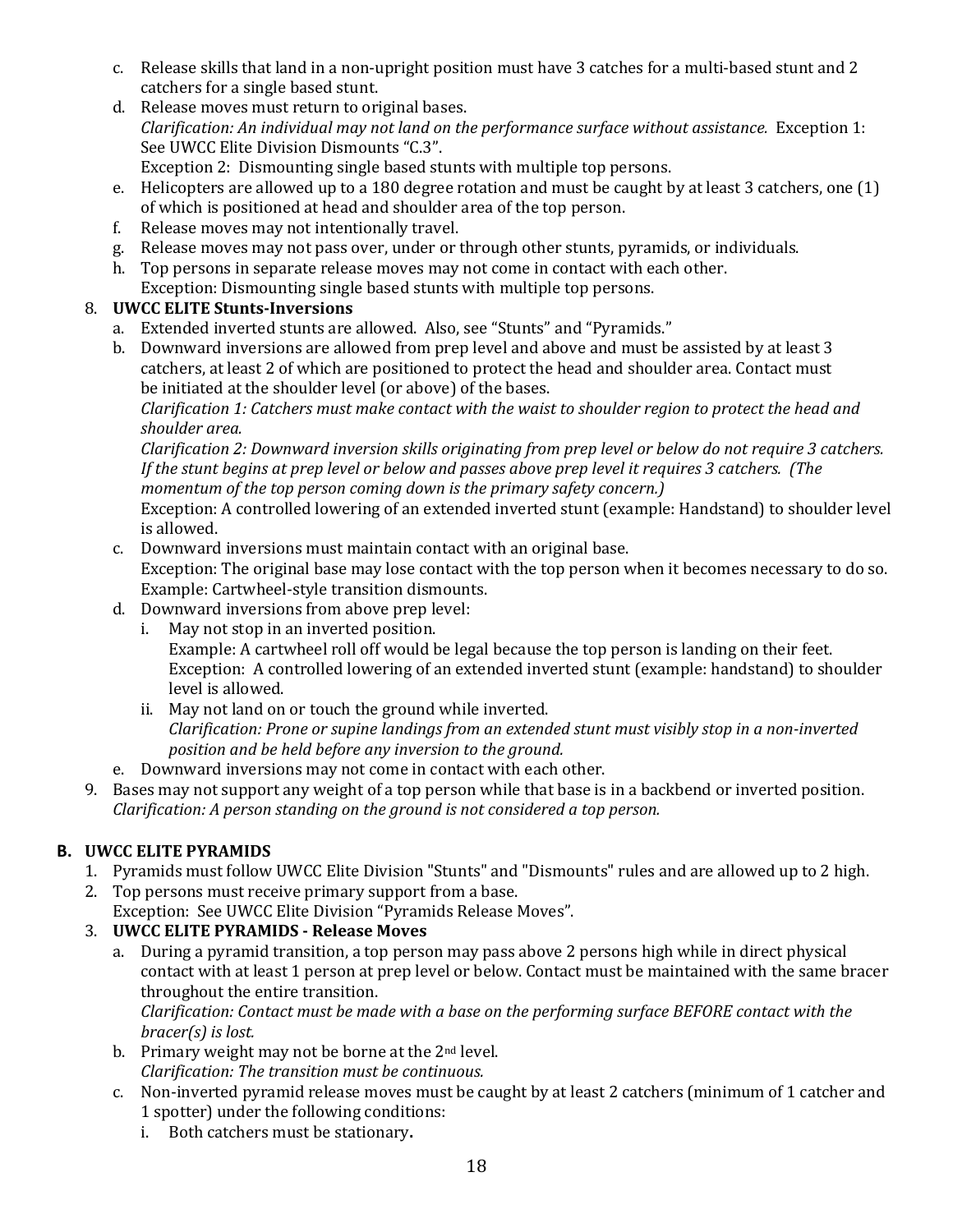- ii. Both catchers must maintain visual contact with the top person throughout the entire transition.
- d. Non inverted transitional pyramids may involve changing bases. When changing bases:
	- i. The top person must maintain physical contact with a person at prep level or below. *Clarification: Contact must be made with a base on the performing surface BEFORE contact with the bracer(s)* is lost.
	- ii. The top person must be caught by at least 2 catchers (minimum of 1 catcher and 1 spotter). Both catchers must be stationary and may not be involved with any other skill or choreography when the transition is initiated. (The dip to throw the top person is considered the initiation of the skill.)
- e. Release moves may not be braced / connected to the top persons above prep level.

#### 4. **UWCC ELITE Pyramids-Inversions**

- a. Must follow UWCC Elite Division "Stunt Inversions" rules.
- 5. **UWCC ELITE Pyramids-Release moves w/ braced inversions**
	- a. Pyramid transitions may involve braced inversions (including braced flips) while released from the bases if contact is maintained with at least 1 person at prep level or below. Contact must be maintained with the same bracer throughout entire transition.

*Clarification: Contact must be made with a base on the performing surface BEFORE contact with the bracer(s)* is lost.

- b. Braced inversions (including braced flips) are allowed up to 1  $\frac{1}{4}$  flipping rotations and  $\frac{1}{2}$  twisting rotations.
- c. Braced inversions (including braced flips) that exceed  $\frac{1}{2}$  twisting rotations are only allowed up to a  $\frac{3}{4}$ flipping rotation provided release is initiated from an upright, non-inverted position, doesn't transition past a horizontal position (i.e., cradle, flat back, prone) and doesn't exceed 1 twisting rotation. *Clarification:* ALLOWED - An athlete tossed from an upright, non-inverted position (i.e., basket toss or sponge) performing a full twist and a backward 34 rotation to a prone position while in contact with 1 *bracer.*
- d. Inverted transitional pyramids may involve changing bases.
- e. Braced inversions (including braced flips) must be in continuous movement.
- f. All braced inversions (including braced flips) that do not twist must be caught by at least 3 catchers. Exception: Brace flips that land in an upright position at prep level or above require a minimum of 1 catcher and 2 spotters.
	- i. The 3 catchers/spotters must be stationary.
	- ii. The 3 catchers/spotters must maintain visual contact with the top person throughout the entire transition.
	- iii. The 3 catchers/spotters may not be involved with any other skill or choreography when the transition is initiated. (The dip to throw the top person is considered the initiation of the skill.)
- g. All braced inversions (including braced flips) that twist (including  $\frac{1}{4}$  twist or more) must be caught by at least 3 catchers. Il 3 catchers must make contact during the catch.
	- i. The catchers must be stationary.
	- ii. The catchers must maintain visual contact with the top person throughout the entire transition.
	- iii. The catchers may not be involved with any other skill or choreography when the transition is initiated. (The  $\underline{dip}$  to throw the top person is considered the initiation of the skill.)
- h. Braced inversions (including braced flips) may not travel downward while inverted.
- i. Braced flips may not come in contact with other stunt/pyramid release moves.
- j. Braced inversions (including braced flips) may not be braced/connected to top persons above prep level.

#### **C. UWCC ELITE DISMOUNTS**

*Note: Movements are only considered "Dismounts" if released to a cradle or released and assisted to the performance surface.*

- 1. Cradles from single based stunts must have a separate spotter with at least 1 hand/arm supporting the waist to shoulder region to protect the head and shoulder area through the cradle.
- 2. Cradles from multi-based stunts must have 2 catchers and a separate spotter with at least 1 hand/arm supporting the waist to shoulder region to protect the head and shoulder area through the cradle.
- 3. Dismounts must return to the original base(s).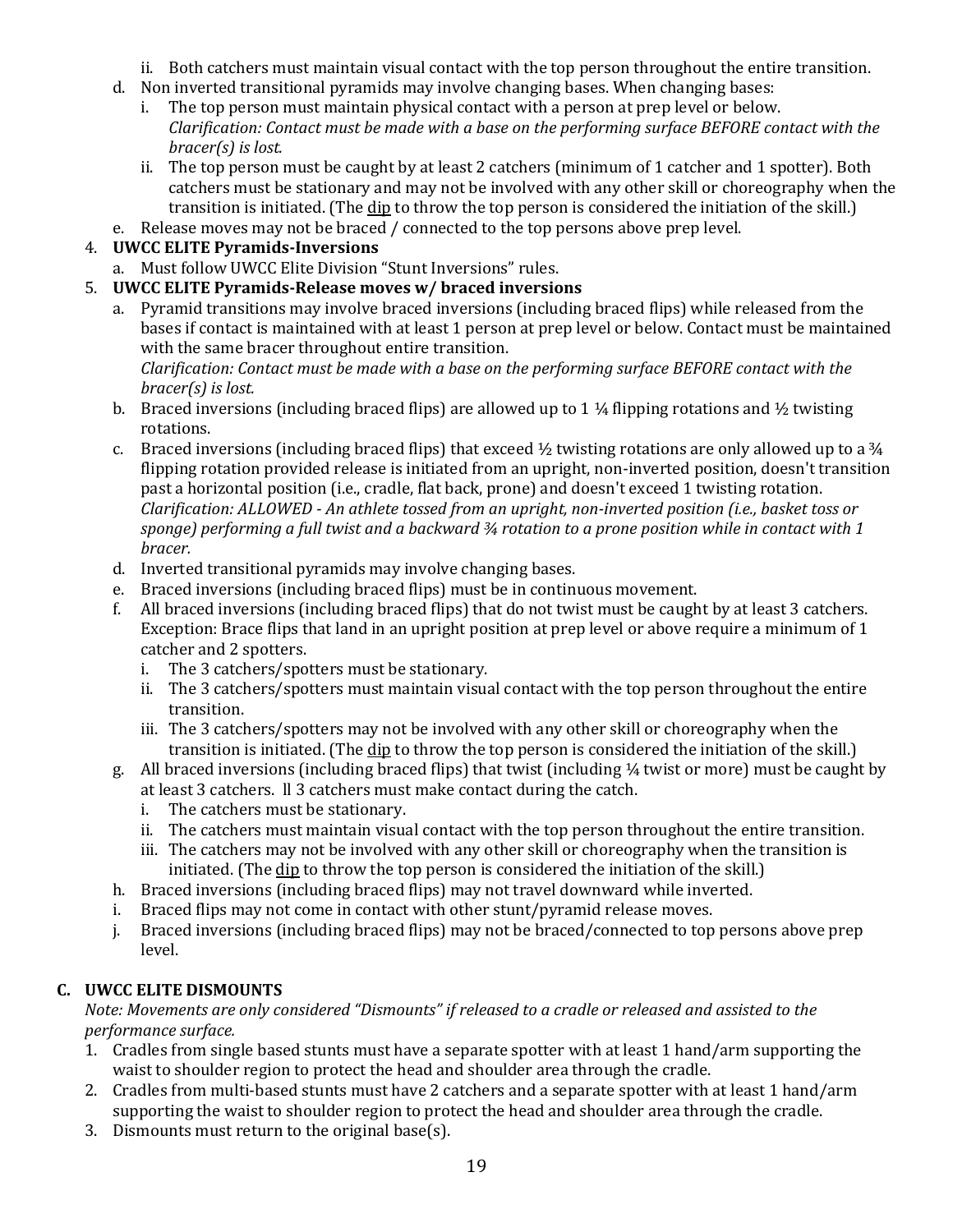Exception 1: Dismounts to the performance surface must be assisted by either an original base(s) and/or spotter(s). 

Exception 2: Straight drops or small hop offs, with no additional skill(s), from the waist level or below are the only dismounts allowed to the performing surface without assistance.

*Clarification: An individual may not land on the performing surface from above waist level without assistance.* 4. Up to a 2  $\frac{1}{4}$  twisting rotations are allowed from all stunts.

- 5. No stunt, pyramid, individual, or prop may move over or under a dismount, and a dismount may not be thrown over, under, or through stunts, pyramids, individuals, or prop.
- 6. No free flipping dismounts allowed.
- 7. Dismounts may not intentionally travel.
- 8. Top persons in dismounts may not come in contact with each other while released from the bases.
- 9. Tension drops/rolls of any kind are not allowed.
- 10. When cradling single based stunts with multiple top persons, 2 catchers must catch each top person. Catchers and bases must be stationary prior to the initiation of dismount.
- 11. Dismounts from an inverted position may not twist.

#### **D. UWCC ELITE TOSSES**

- 1. Tosses are allowed up to a total of 4 tossing bases. One (1) base must be behind the top person during the toss and may assist the top person into the toss.
- 2. Tosses must be performed with all bases having their feet on the performing surface and must land in a cradle position. Top person must be caught in a cradle position by at least 3 original bases one of which is positioned at the head and shoulder area of the top person. Bases must remain stationary during the toss. Example: No intentional traveling tosses.

Exception: A  $\frac{1}{2}$  turn is allowed by bases as in a kick full basket.

- 3. The top person in a toss must have both feet in/on the hands of the bases when the toss is initiated.
- 4. Flipping, inverted, or traveling tosses are not allowed.
- 5. No stunt, pyramid, individual, or prop may move over or under a toss, and a toss may not be thrown over, under, or through stunts, pyramids, individuals, or props.
- 6. Up to 2  $\frac{1}{2}$  twisting rotations allowed.
- 7 Top persons in separate basket tosses may not come in contact with each other and must become free of all contact from bases, bracers and/or top persons.
- 8. Only a single top person is allowed during a basket toss.

#### **E.** UWCC ELITE TUMBLING

1. All tumbling must originate from and land on the performance surface.

*Clarification:* A tumbler may rebound from his/her feet into a transition. If the rebound from the tumbling pass involves hip-over-head rotation, then the tumbler/top person must be caught and stopped in a non*inverted position before continuing into the hip-over-head transition or stunt.* Example: Round off handspring and then a bump or contact from a base or bracer straight into a back flip would break this rule. A clear separation from the tumbling to the stunt is needed to make this legal. Catching the rebound and then dipping to create the throw for the rotation is legal. This would also be true if coming from just a standing back handspring without the round off.

- 2. Tumbling over, under, or through a stunt, individual, or prop, is not allowed. *Clarification: An individual may jump over another individual.*
- 3. Dive rolls are allowed:
	- Exception: Dive rolls that involve twisting are not allowed.
- 4. Jumps are not considered a tumbling skill from a legalities point of view. Therefore, if a jump skill is included in a tumbling pass, the jump will break up the pass.
- 5. Standing Tumbling skills are allowed up to 1 flipping and 1 twisting rotation.
- 6. Running Tumbling- skills are allowed up to 1 flipping and 1 twisting rotation.

#### **F. UWCC ELITE DIVISION SPECIFIC SURFACE RESTRICTIONS**

1. All Premier Division skills that are not allowed within the Elite Division are not allowed to be performed by Elite Division teams regardless of performance surface.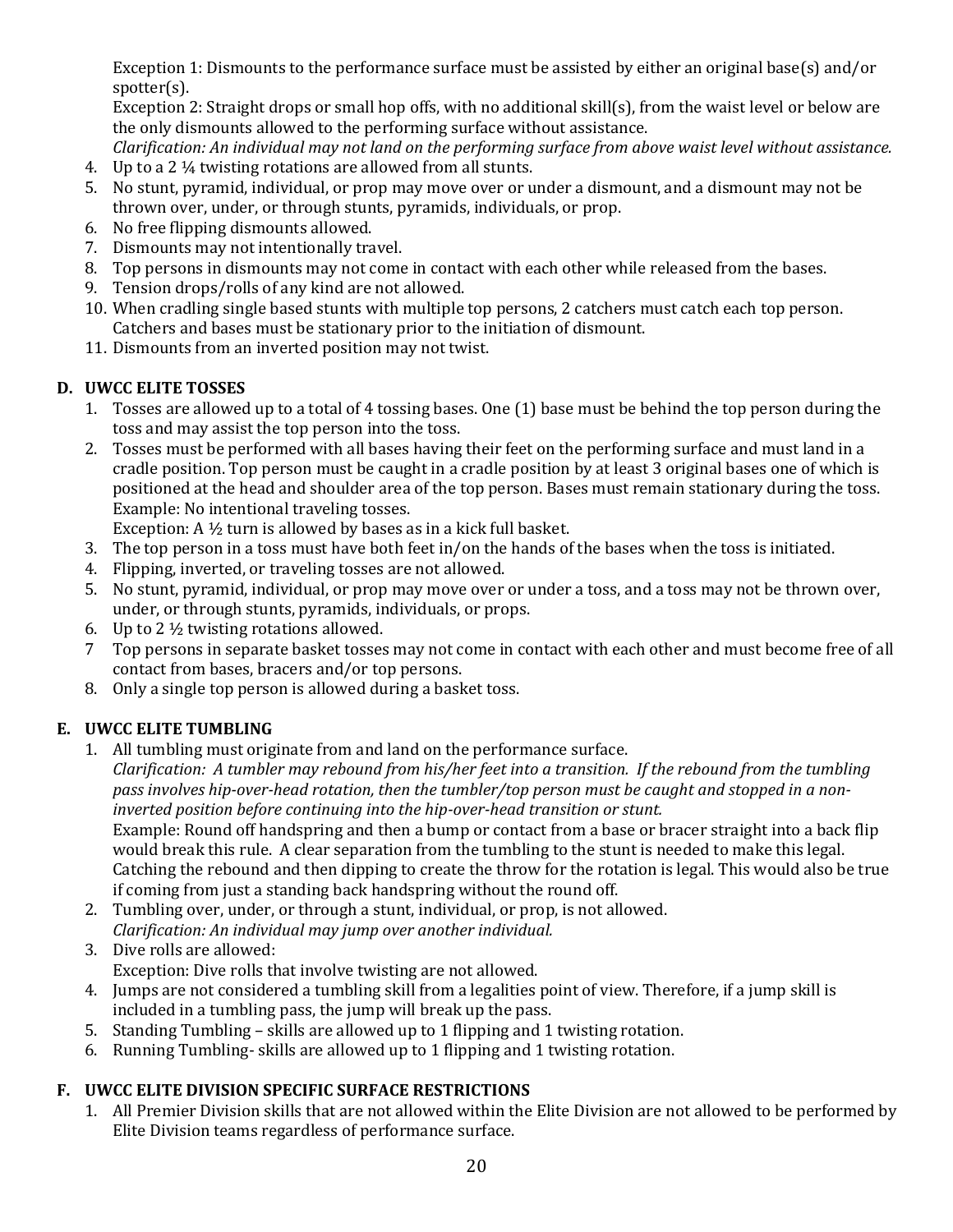- 2. The following Elite Division skills are only allowed on a matted surface, grass (real or artificial) or rubberized track surface:
	- a. Basket tosses, elevator/sponge tosses and other similar multi-based tosses.
	- b. Inversion releases from the ground or a skill  $(e.g.,$  handspring loads, hand-to-hand releases).
	- c. Kick double baskets that twists are not allowed at a football game during regular play or timeouts. They may be performed during a pre-game or half-time situations, but only on grass (real or artificial) or matted surface with dimensions of at least 10 feet x 10 feet/3.048 meters x 3.048 meters.
- 3. At indoor court surface sporting events such as Basketball, Volleyball, etc., the following Elite Division skills are prohibited for all timeouts situations (regardless of the use of a matted surface or not) and for pregame, half-time or post-game situations without a matted surface:
	- a. Basket tosses, elevator/sponge tosses and other similar multi-based tosses.
	- b. Partner stunts in which the base uses only 1 arm to support the top person. Exception: Cupies/Awesomes are allowed with an additional spotter.
	- c. Inversions. Exceptions: High School / Secondary School level inversions are allowed. (For university teams, braced flips can be braced by single based skills with a spotter.)
	- d. Twisting dismounts greater than 1  $\frac{1}{4}$  rotation. Twisting dismounts up to 1  $\frac{1}{4}$  on the court require an additional spotter.
	- e. Airborne twisting tumbling skills (Arabians, full twisting layouts, etc. Cartwheels, round-offs and aerial cartwheels are allowed.)
- 4. At basketball, volleyball, and other indoor games during pre-game, half-time, or post-game performances where sufficient matting is used, there are no additional restrictions to the standard rules. (Sufficient matting varies by skill. In general, there should be at least 2 to 3 feet / .6 meters to .9 meters of clearance between non-tumbling skills and the edge of the mat.)

*The above safety rules are general in nature and are not intended to cover all circumstances. All cheerleading* skills, including tumbling, partner stunts, pyramids, *jumps* and tosses - should be carefully reviewed and supervised by a qualified and knowledgeable advisor or coach. The UWCC, ICU or any other affiliated parties make no warranties or representations, either expressed or implied, that the above guidelines will prevent injuries to *individual participants.*

#### For any clarification or interpretation of the above safety guidelines, please email **rules.cheer@cheerunion.org**

#### ON BEHALF OF MY TEAM, I HEREBY ACCEPT THE UWCC COMPETITION AND ROUTINE RULES AND **GUIDELINES AND AGREE TO ABIDE BY THESE RULES.**

\_\_\_\_\_\_\_\_\_\_\_\_\_\_\_\_\_\_\_\_\_\_\_\_\_\_\_\_\_\_\_\_\_\_\_\_\_\_\_\_\_\_\_\_\_\_\_\_\_\_\_\_\_\_\_\_\_\_\_\_\_ \_\_\_\_\_\_\_\_\_\_\_\_\_\_\_\_\_\_\_\_\_\_\_\_\_\_\_\_\_\_\_\_\_\_\_\_\_\_\_\_\_\_\_\_\_\_\_\_\_\_\_\_\_\_\_\_\_\_\_\_

\_\_\_\_\_\_\_\_\_\_\_\_\_\_\_\_\_\_\_\_\_\_\_\_\_\_\_\_\_\_\_\_\_\_\_\_\_\_\_\_\_\_\_\_\_\_\_\_\_\_\_\_\_\_\_\_\_\_\_\_\_ \_\_\_\_\_\_\_\_\_\_\_\_\_\_\_\_\_\_\_\_\_\_\_\_\_\_\_\_\_\_\_\_\_\_\_\_\_\_\_\_\_\_\_\_\_\_\_\_\_\_\_\_\_\_\_\_\_\_\_\_

\_\_\_\_\_\_\_\_\_\_\_\_\_\_\_\_\_\_\_\_\_\_\_\_\_\_\_\_\_\_\_\_\_\_\_\_\_\_\_\_\_\_\_\_\_\_\_\_\_\_\_\_\_\_\_\_\_\_\_\_\_ \_\_\_\_\_\_\_\_\_\_\_\_\_\_\_\_\_\_\_\_\_\_\_\_\_\_\_\_\_\_\_\_\_\_\_\_\_\_\_\_\_\_\_\_\_\_\_\_\_\_\_\_\_\_\_\_\_\_\_\_

(School/Team Name) (Division- All Girl, Small Coed, etc.)

(City/State-Province/Country) (Advisor/Coach/Director's Signature)

(Date) (Administrator's Signature)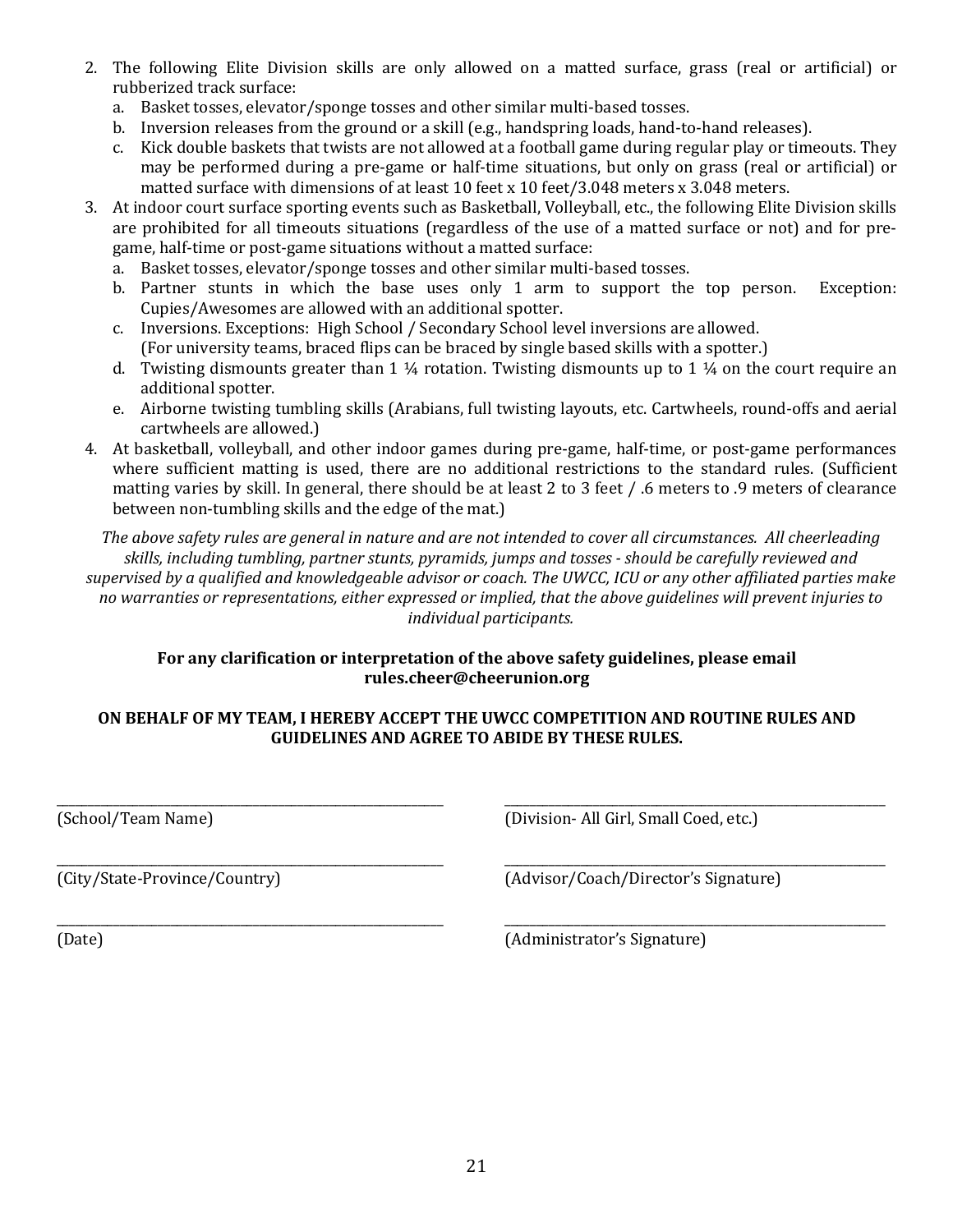# **2022 UNIVERSITY WORLD CUP CHEERLEADING CHAMPIONSHIPS (UWCC) PERFORMANCE CHEER RULES & REGULATIONS**

#### **I. PERFORMANCE CHEER SPECIFIC DIVISIONS**

- B. UWCC Performance Cheer Competition Routine Divisions.
	- 1. All eligibility requirements for UWCC USA teams/athletes & Non-USA teams/athletes as listed herein applies.
	- 2. USA Teams may enter up to 2 UWCC Team Divisions (Team Pom, Team Hip Hop and/or Team Open) with a limit of 2 doubles entries per university (or similar UWCC eligible scholastic institution) within the UWCC Doubles Divisions (Doubles Pom & Doubles Hip Hop).
	- 3. Non-USA Teams may enter up to 3 UWCC Team Divisions (Team Pom, Team Hip Hop and/or Team Open) with a limit of 2 doubles entries per university (or similar UWCC eligible scholastic institution) within the UWCC Doubles Divisions (Doubles Pom & Doubles Hip Hop).
	- 4. Performance Cheer Teams (Team Pom, Teams Hip Hop and Team Open) may not exceed 18 athletes per team, Doubles (Doubles Pom and Doubles Hip Hop) must comprise of 2 athletes per team.
	- 5. Crossovers are allowed (only applies to the UWCC Championships non-USA teams)
	- **6. Performance Cheer Competition Routine Divisions (5):**
		- UWCC Team Pom (up to 18 athletes, male and female)
		- UWCC Team Hip Hop (up to 18 athletes, male and female)
		- UWCC Team Open (up to 18 athletes, male and female)
		- UWCC Pom Doubles (2 athletes, male and female)
		- UWCC Hip Hop doubles (2 athletes, male and female)
- B. UWCC Performance Cheer Game Day Performance Divisions:

*Note: Please see Game Day Division Guidelines*

- 1. Teams may not exceed 30 members in all UWCC Game Day Divisions
- 2. **Cheerleading Game Day Divisions (1):** 
	- UWCC Performance Cheer Game Day (maximum 30 female & male athletes)
	- UWCC Spirit Program Game Day (Cheerleading & Performance Cheer Teams combined\*) *\*The Cheerleading & Performance Cheer Teams must be from the same scholastic institution*

#### **II. GENERAL SAFETY GUIDELINES**

- A. All athletes agree to conduct themselves in a manner displaying good sportsmanship throughout the event. The head coach of each team is responsible to assure that team members, coaches, parents, and any other person(s) affiliated with the team conduct themselves accordingly.
- B. All programs should have, and review, an emergency action plan in the event of an injury.
- C. Coaches must recognize the entire team's ability level and limit the team's activities accordingly.
- D. No technical skills should be performed when a coach is not present or providing direct supervision.
- E. All practice sessions should be held in a location suitable for the activities of Performance Cheer, and away from noise and distractions.
- F. Warm-up and stretching should precede and conclude all practice sessions, pep rallies, games, competitions, performances, and other physical activities.
- G. The performance surface should be taken into consideration before engaging in any technical aspect of Performance Cheer. The performance area should be reasonably free of obstructions. Athletes should not perform technical skills on:
	- Concrete, asphalt, or any other hard or uncovered surface
	- Wet surfaces
	- Uneven surfaces
	- Surfaces with obstructions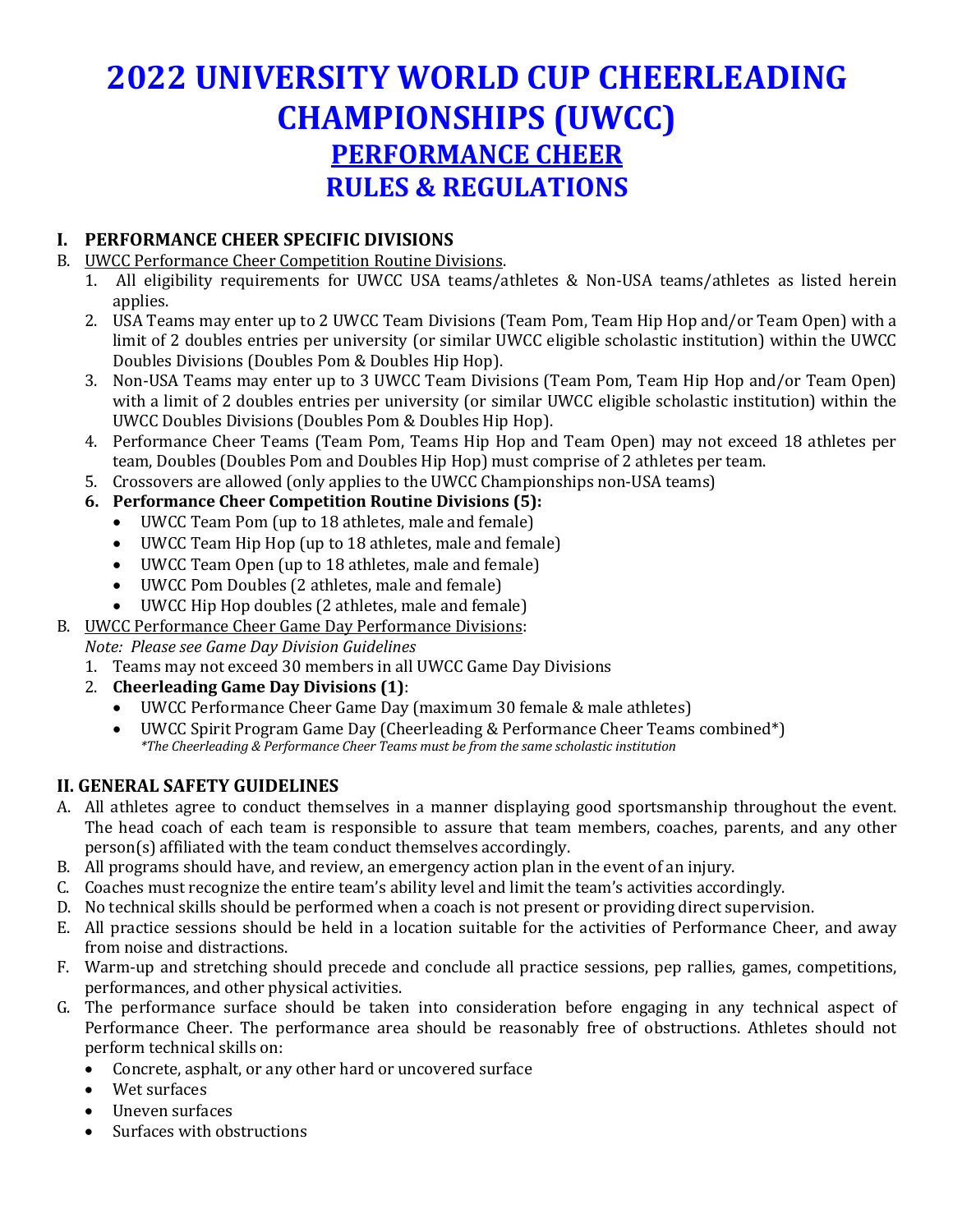H. The team coach or other knowledgeable designated representative should be in attendance at all practices, functions and games.

#### **III. COMPETITION ROUTINE SPECIFIC GUIDELINES**

- A. Formal entrances which involve Performance Cheer technical skills, and all traditions/chants are not permitted. Athletes should enter the performance area in a timely fashion.
- B. All staging, backdrops, special effects, or any items that may damage or otherwise alter the performance floor or environment are prohibited (water, powder, glitter, fire, sliding oil, etc.).
- C. Center markers will not be allowed. This includes but is not limited to, stuffed animals, toys, alternate athletes, spacing ropes, etc.
- D. Teams may perform off the performance floor; however, all routine choreography for the entire team must begin and end on the performance floor. Jumping on or off a raised performance surface is prohibited. This rule applies in all categories, including Game Day.

#### **IV.** TIME LIMITATIONS – COMPETITION ROUTINE (For Game Day Time Limitations: See Performance Cheer Game Day)

- A. Each team competition routine will have a maximum of 2 minutes to demonstrate the team's style and expertise. If a team exceeds the time limit by more than 3 seconds, they said team will be issued a penalty.
- B. Timing will begin with the  $1<sup>st</sup>$  choreographed movement or note of music. Timing will end with the last choreographed movement or note of music, whichever is last.

#### **V. PERFORMANCE CHEER – FLOOR DIMENSIONS & CRITERIA**

- A. All floors will have 10 panels of Marley floor, each panel approximately 5 feet 3.5 inches / 1.61 meeters wide making the full floor approximately  $53.5 \times 53.5$  feet /  $16.31 \times 16.31$  meters.
- B. Teams may performance routine off the Marley floor; however, all routine choreography for the entire team must begin and end on the Marley floor.
- C. Jumping on or off a raised performance surface is prohibited. This rule applies in all categories, including Game Day.
- D. IN GAME DAY SPIRIT PROGRAM DIVISIONS ONLY: Cheerleading and Performance Cheer teams will split the performance surface  $\frac{1}{2}$  mat (approximately 25 feet deep x 42 feet wide=5 strips / 7.62 meters deep x 12.8 meters wide = 5 strips) and  $\frac{1}{2}$  Marley (approx. 25 feet deep x 53.5 feet wide for Performance Cheer / 7.62 meters deep x 16.31 meters wide for Performance Cheer). Athletes may stand or perform on either surface and must stay within the 53.5 X 53.5 feet area/16.31 x 16.31 meter area. Skills must be performed on the surface that is legal for the skill being performed. Athletes must follow the specific Safety Rules and Regulations for their team (cheerleading/performance cheer).

#### **VI. CHOREOGRAPHY & COSTUMING**

- A. All facets of a performance/routine, including both choreography and music selection, should be appropriate and suitable for all family and audience members viewing and listening. Examples of inappropriate choreography may include, but are not limited to, vulgar or suggestive movement appearing offensive or sexual in content, displaying acts of violence, and/or relaying lewd or profane gestures. Music containing words unsuitable for family listening is not allowed. This includes, but is not limited to, swearwords and connotations of any type of sexual act or behavior, drugs, and/or violent acts or behavior. Removing improper language or words from a song and replacing with sounds effects or other words may still constitute "inappropriate". Music or movement in which the appropriateness is questionable or with a potential level of uncertainty, it is recommended that the coach should remove anything that might be considered "inappropriate" to place the team in its best situation for best results at the UWCC.
- B. Shoes, on both feet, are recommended but not required while on the performance surface. Please note that should athletes choose shoes, anything with wheels is not allowed (Example: roller skates, roller blades, Heelys, etc.). Wearing socks and/or footed tights only is not allowed.
- C. Teams may NOT use Disney themes and they may not have costumes that resemble a Disney character, movie, or theme.
- D. All male dancers' costumes must include a shirt that is fastened; however, it can be sleeveless.
- E. Jewelry as part of the costume is allowed.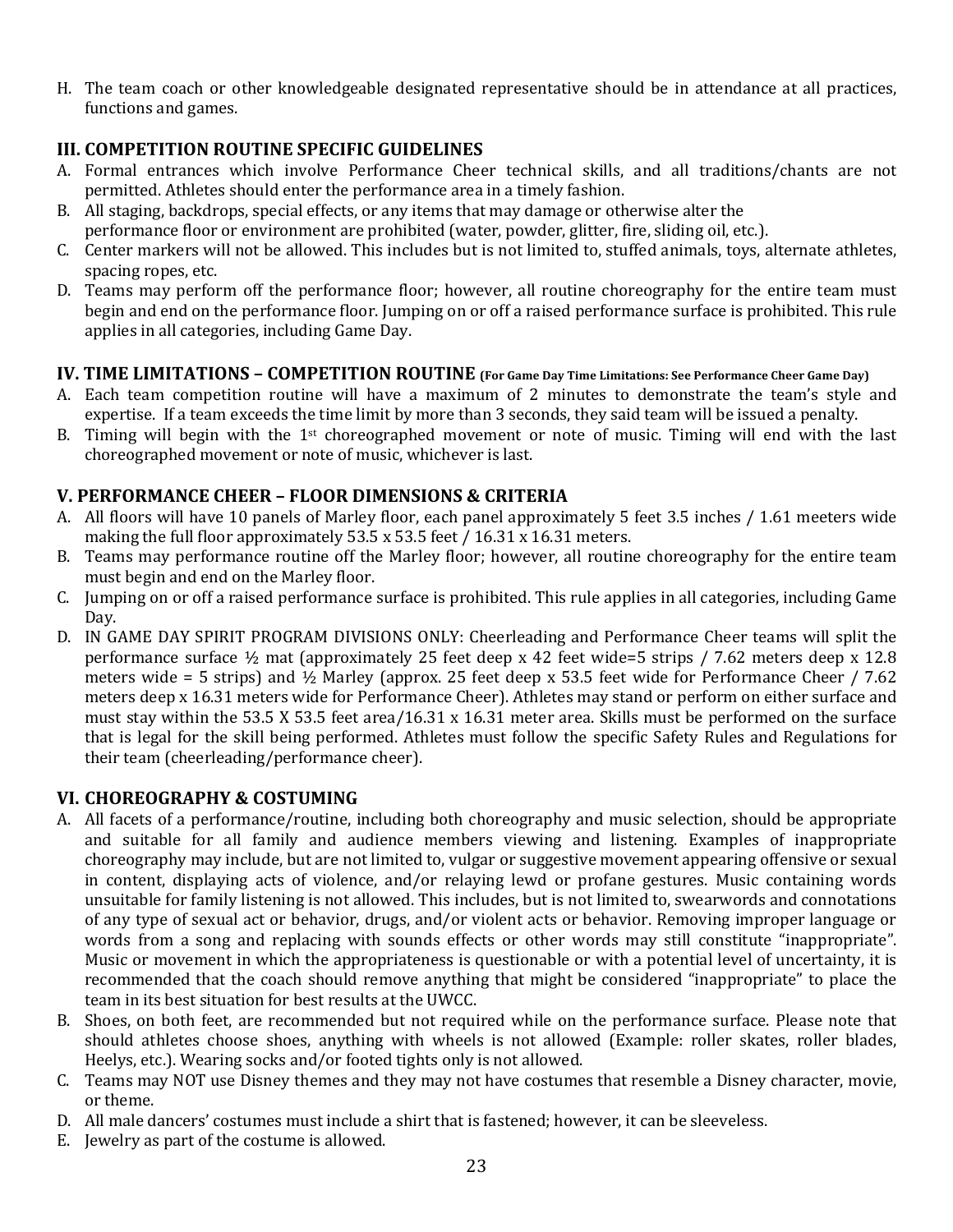#### **VII. PROPS**

Props are allowed in all Hip Hop, Pom and Open categories; however, they must fit through a standard 36 inch/.914-meter door. Props must be handheld and cannot be used to bear the weight of the athlete. Standing props that can be used to bear the weight of an athlete are not allowed (Examples: chairs, stools, benches, ladders, boxes, stairs, etc.). Any props used must first be approved through the UWCC Office. For approval, please send a video of the prop in use to pc.rules@cheerunion.org. Deadline to submit props for approval is 04 January 2022.

#### **VIII. HANDS FREE POMS**

The use of hands-free poms is allowed. Hands free poms are defined as poms specifically designed to affix to the athlete's hand(s), not requiring the athlete to physically grasps the pom, leaving the pom "hands free" for the athlete. Proper use is required which means bars cannot be in the palm of the athlete's hand and only elastic bands can be between the supporting hand and the performance surface for skills, tricks, etc. A hair tie, rubber band or tying pom strings/pieces together will not be considered a hands-free pom.

#### **IX**. **JUDGING PROCEDURES – ROUTINE (see Game Gay for Game Day Scoring)**

The judges for the event will be appointed at the sole discretion of the University World Cup Cheerleading Championships (UWCC). The judges will score each team according to the judging criteria, using a 120 point system for the routine to determine each team's total score. The additional 15 point "crowd segment" score for USA teams will be waived for the UWCC. In the event of a first-place tie, event officials will look at the raw scores per judge to see which team was ranked higher most often in each caption. Should a tie remain, the ranking points from the "Overall Impression" portion of the score sheet will be used to break the tie.

#### **X**. **SCORES AND RANKINGS**

Individual score sheets are for the exclusive use of each judge. Each judge has the responsibility and authority to review and submit his or her final scores and rankings prior to the final tally of the scores for all teams. No scores and rankings will be given over the telephone. After each round of competition, teams will receive the judges' score sheets and comments for their team. In addition, teams will receive a ranking sheet with the names and scores of all teams in their group. Questions regarding penalties can be made by the head coach of the team only and must be done within 30 minutes of the final performance of the division or prior to final awards-whichever happens first. Once results have been announced, no rules violation challenges will be accepted.

#### **ROUTINE IUDGING SHEET-POM, HIP HOP, OPEN**

#### **EXECUTION 60 POINTS**

**EXECUTION OF MOVEMENT (10)** 

Proper control, placement and completion of movement/motions while staying true to style. Quality & strength of movement.

#### **EXECUTION OF SKILLS (10)**

Proper execution of technical skills.

#### **SYNCHRONIZATION/UNIFORMITY (10)**

Consistent unison and timing by the team. Uniformity of team movement within choreography and skills.

#### **SPACING** (10)

Consistent and even positioning of athletes throughout all formations and transitions.

#### **COMMUNICATION/PROJECTION (10)**

Ability to connect with the audience throughout the performance. Includes: projection, genuine expression, emotion, energy, and entertainment value. **OVERALL IMPRESSION (10)**

Appropriateness of the music, costume, and choreography. Impact of performance to create a lasting impression.

#### **CHOREOGRAPHY 40 POINTS**

#### **CREATIVITY/MUSICALITY (10)**

Originality of the routine. New concepts/movement, levels/group work, visual *Routine Competition.* effects and variety that compliments the intricacy of the music.

#### **ROUTINE STAGING (10)**

Use of varied formations & creative ways to move from one formation to another for quick & seamless transitions. Adequate use of the performance floor throughout the routine.

#### **COMPLEXITY OF MOVEMENT (10)**

Level of difficulty implemented through movement such as, but not limited to, weight changes, varied intricate movement, temp changes, etc. **DIFFICULTY OF SKILLS (10)**

Level of difficulty implemented through technical skills and/or tricks.

#### **OVERALL EFFECT** 20 POINTS

#### **COMMUNICATION/PROJECTION (10)**

Ability to connect with the audience throughout the performance. Includes: projection, genuine expression, emotion, energy and entertainment value.

#### **OVERALL IMPRESSION (10)**

Appropriateness of the music, costume, and choreography. Impact of performance to create a lasting impression.

#### **ROUTINE TOTAL 120 POINTS**

*Note: For UWCC, the additional 15 point crowd score – common in the* USA Championships, will be waived for the UWCC Performance Cheer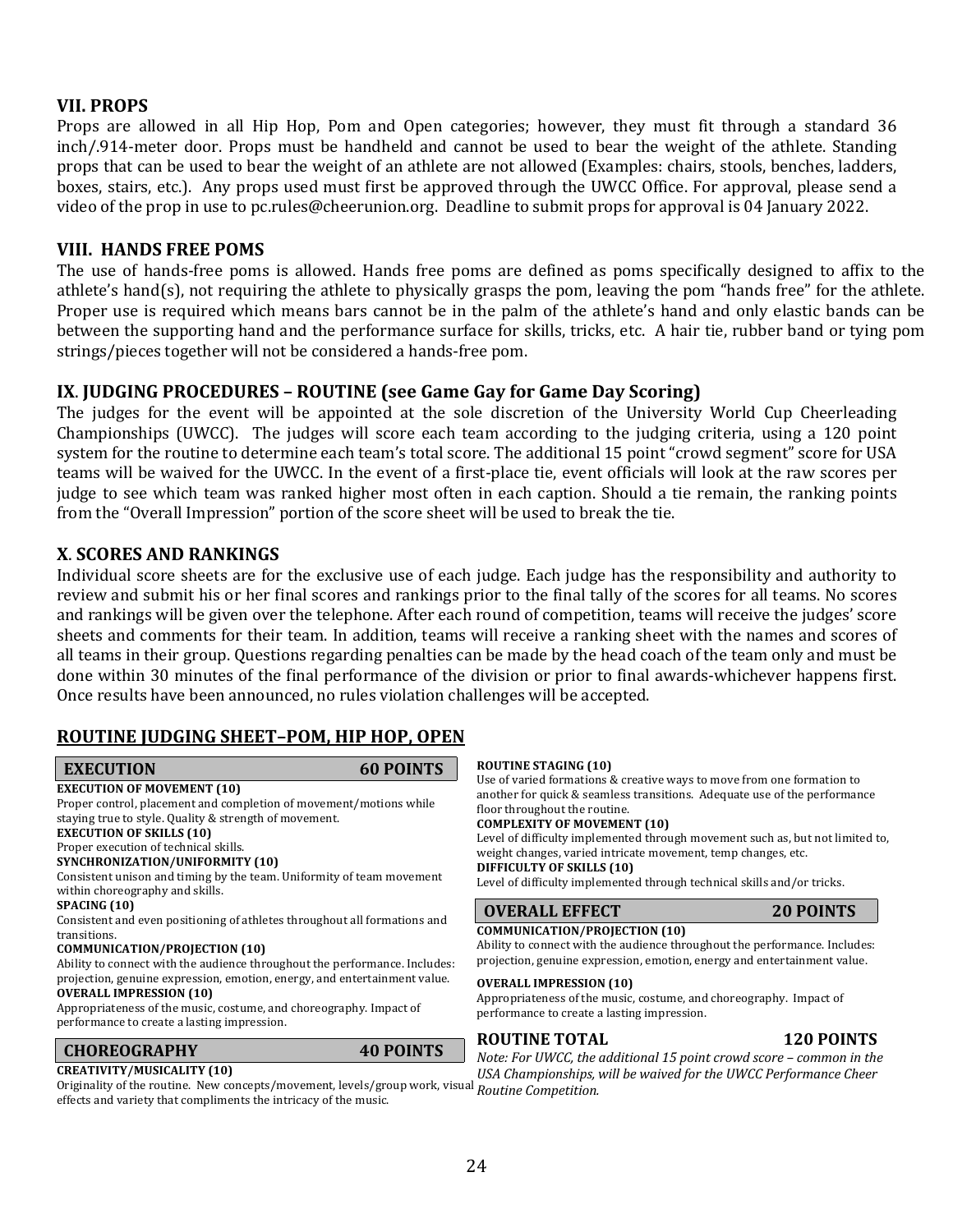#### **JUDGING SHEET- GAME DAY**

Note: Spirit Program Day & Team Game Day are the same scoresheet with the exception that in "Overall Impression" of each element, the judges will also score on "Integration & Coordination of all performers as 1 cohesive program." The final Game Day element also differs for the Spirit Program Game Day which is "Timeout" instead of "Performance Routine, although the judging criteria remain essentially the same for each element.

#### GAME SITUATION Score Sheet-40 points\*

*Note: Use of native language is encouraged.* 

#### **CROWD EFFECTIVENESS 10 POINTS**

Proper use of material could include but not limited to (poms/signs), Proper Response to Game Day Situational Cue. Ability to engage and lead the crowd (10)

#### **SYNCHRONIZATION 10 POINTS**

Consistent unison and timing by the team. Uniformity of team movement

#### within choreography and skills. Consistent and even positioning of athletes throughout all formations and transitions  $(10)$

#### **EXECUTION OF MOVEMENT & SKILLS 10 POINTS**

Proper control, placement and completion of motions and skills. Quality of strength of motion and skills (10)

#### **OVERALL EFFECT\*** 10 POINTS

Ability of connect with the audience to motivate and leave a lasting impression through projection, genuine expression, energy, crowd interaction and entertainment value while maintaining a

university/collegiate image (10)

\*Game Situation/Sideline, Fight Song & Timeout Overall Impression will be averaged together.

#### *FIGHT SONG Score Sheet- 40 points\**

*Note: Use of native language is encouraged (if applicable)* 

#### GAME DAY MATERIA **10 POINTS**

Appropriate use of materials and skills relevant to your schools traditional Game Day (10)

#### **SYNCHRONIZATION 10 POINTS**

Consistent unison and timing by the team. Uniformity of team of team movement within choreography and skills. Consistent and even positioning of athletes throughout all formations and transitions (10)

#### **EXECUTION OF MOVEMENT 10 POINTS**

Proper control, placement and completion of motions and skills. Quality of strength of motions and skills (10)

#### **OVERALL EFFECT 10 POINTS**

Ability of connect with the audience to motivate and leave a lasting impression through projection, genuine expression, energy, crowd interaction and entertainment value while maintaining a university/collegiate image (10)

\*Game Situation/Sideline, Fight Song & Timeout Overall Impression will be averaged together.

#### *PERFORMANCE ROUTINE Score Sheet- 40 points\**

*Note: Use of native language is encouraged. (if applicable)* 

#### CHOREOGRAPHY 10 POINTS

Elements included in choreography (group work, levels, visuals, etc.) for an entertaining and Game Day appropriate performance (10)

#### **SYNCHRONIZATION 10 POINTS**

Consistent unison and timing by the team. Uniformity of team of team movement within choreography and skills. Consistent and even positioning of athletes throughout all formations and transitions (10)

#### **EXECUTION OF MOVEMENT & TECHNIQUE 10 POINTS** Proper control, placement and completion of motions and skills. Quality of

strength of motions and skills (10)

#### **OVERALL EFFECT** 10 POINTS

Ability of connect with the audience to motivate and leave a lasting impression through projection, genuine expression, energy, crowd interaction and entertainment value while maintaining a university/collegiate image (10) \*Game Situation/Sideline, Fight Song & Timeout Performance Routine Overall Impression will be averaged together.

#### **XI. ROUTINE CATEGORIES**

- **POM** Poms are required to be used throughout the routine. Important characteristics of a pom routine include synchronization and visual effects, along with proper pom placement and performance cheer skill technique. Motions should be very sharp, clean, and precise. Your team should be synchronized and appear as "one". A routine that is visually effective is extremely important, including level changes, group work, formation changes, etc. Pom routines follow a more "traditional" theme. See the score sheet for more information.
- **HIP HOP** Incorporates Street style influenced movements and rhythms with an emphasis on execution, style, creativity, body isolations and control, rhythm, uniformity, and musical interpretation. The uniformity of all movement throughout the performance should complement the beats and rhythm of the music. There is also an additional focus on incorporations such as jumps, jump variations, combo jumps, freezes, floor work and other skills. Distinctive clothing and accessories reflecting Hip Hop Culture must be worn. See score sheet for more information.
- **OPEN** Incorporates and exhibits traditional or stylized movements and combinations with strength, attack and presence, formation changes, group work, visual effect, and technical elements. An emphasis is placed on proper technical execution, extension, control, body placement, style, musical interpretation, continuity of movement and team uniformity. The overall impression of the routine should be uptempo, lively, energetic, and motivating, while allowing for texture of movement to utilize musicality. See score sheet for more information.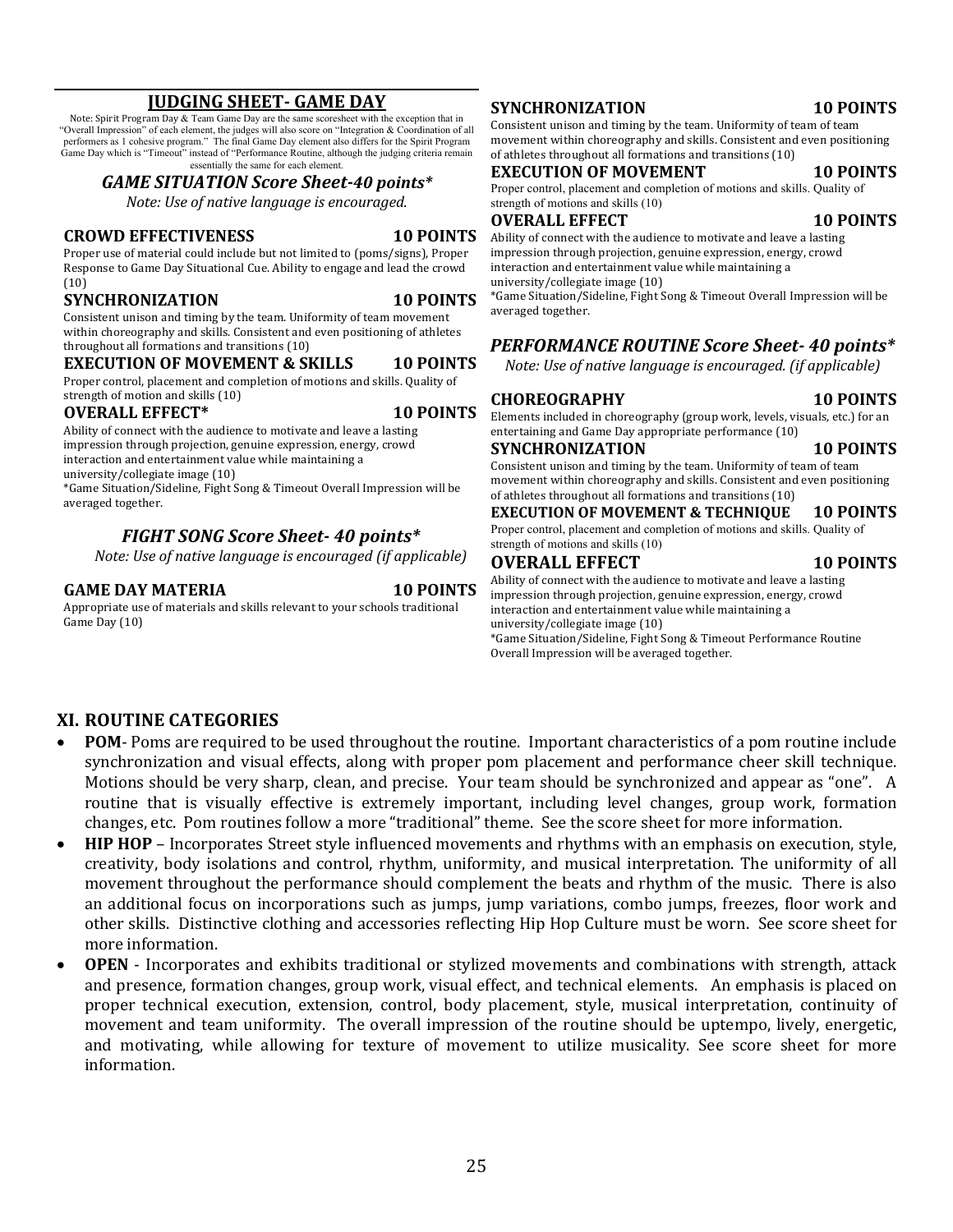#### **XII. UWCC RULES & GUIDELINES**

#### **A. WEIGHT BEARING SKILLS**

Hip over-head rotation skills with hand support are not allowed while holding poms in the supporting hand. (Exception: forward rolls and backward rolls are allowed). The use of hands-free poms for hip over-head skills is allowed. \*Please reference the Hands-Free Poms section for more details\*

#### **B. TUMBLING AND TRICKS (Executed by Individuals)**

*Note:* The following are skills are commonly known as Performance Cheer skills; however, this does not indicate that these skills *are required in your routine and does not encompass all skills that are legal/illegal within a routine.* 

#### **ALLOWED**

| Aerial Cartwheels<br>Front Aerials<br><b>Front Handsprings</b><br>Branny | Side Somi<br><b>Forward Rolls</b><br>Backward Rolls<br>Cartwheels | Headstands<br>Handstands<br>Front/Back Walkovers<br>Backbends | Round Off<br>Stalls/Freezes<br>Head Spins<br>Windmills | Kip Ups<br>Shoulder Rolls<br>Headsprings (with hands) |
|--------------------------------------------------------------------------|-------------------------------------------------------------------|---------------------------------------------------------------|--------------------------------------------------------|-------------------------------------------------------|
|--------------------------------------------------------------------------|-------------------------------------------------------------------|---------------------------------------------------------------|--------------------------------------------------------|-------------------------------------------------------|

#### **NOT ALLOWED**

| <b>Front Tucks</b> | Dive Rolls | <b>Back Handsprings</b> | Toe Pitch Back Tucks | Shushunovas |
|--------------------|------------|-------------------------|----------------------|-------------|
| <b>Back Tucks</b>  | Layouts    | No Handed Headsprings   |                      |             |

- 1. Airborne skills without hand support are not allowed. (Exception: Headsprings with hand support, aerial cartwheels, front aerials, and side somis not connected to any tumbling skill are allowed).
- 2. If a team chooses to use hands-free poms for aerial cartwheels, front aerials, and/or side somis, and later in the skills touches the performance surface with hands; the poms MUST be flipped off the hand or a penalty will be assessed. Simply wearing the hands-free pom for the aerial cartwheels, front aerials, and/or side somis does not make the skill legal (e.g., if the hands-free poms are not used correctly).
- 3. If a team chooses to use non-hands-free poms for aerial cartwheels, front aerials, and/or side somis, the poms MUST be moved to 1 hand. If the athlete touches the performance surface with the hand that is holding both poms; a penalty will be assessed. There are no exceptions to this rule.
- 4. Tumbling skills with hip over-head rotation is limited to 3 connected skills. (Example: 3 consecutive headsprings are allowed; 4 are not allowed).
- 5. Simultaneous tumbling over or under another athlete that includes hip over-head rotation by both athletes is not allowed.
- 6. Choreographed drops to the knee, thigh, back, front, head, shoulder, or seat onto the performing surface are not allowed unless the athlete first bears weight on the hand(s) or foot/feet.
- 7. Landing in a push-up position onto the performance surface from a jump in which the legs are in front of the body and swing behind are not allowed. All variations of a shushunova (see glossary) are not allowed.

#### **C. LIFTS AND PARTNERING (Executed in pairs or groups)**

- 1. The Executing Athlete must receive support from a Supporting Athlete who is in direct contact with the performance surface throughout the entire skill. (Exception: Kick Line Leaps).
- 2. Elevators, thigh stands, shoulder sits, and chair sits are allowed.
- 3. The following cheerleading-based stunts are not allowed:
	- a. Extended cheerleading stunts (e.g., the Lifted Athlete is extended in an upright position over the base(s) who maintain fully extended arms and have the Lifted Athlete's feet in the base(s) hands.
	- b. Pyramids and basket tosses
- 4. Swinging in and out of lifts and tricks are allowed in the prone position and/or supine positions; swinging forwards, backwards, or making a complete circular rotation will not be allowed if the Executing Athlete is in a prone position (i.e., body facing the ground).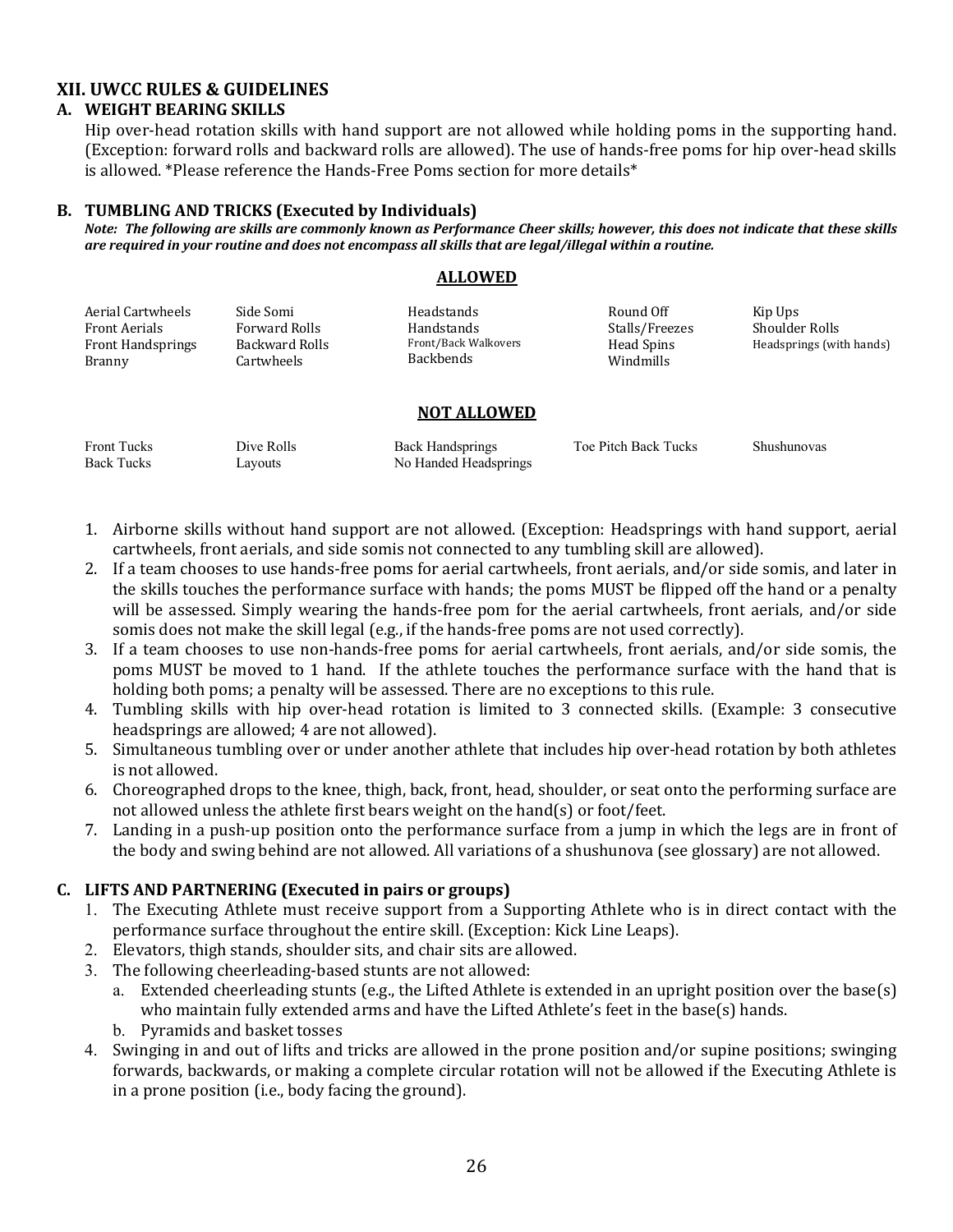- 5. Hip over-head rotation of the Executing Athlete(s) may occur as long as a Supporting Athlete maintains contact until the Executing Athlete returns to the performance surface or is returning to the upright position.
- 6. Vertical Inversions are allowed as long as:
	- a. The Supporting Athlete(s) maintain contact until the Executing Athlete returns to the performance surface or returns to the upright position.
	- b. When the height of the Executing Athlete's shoulders exceeds shoulder level of the Supporting Athlete $(s)$ , there is at least one additional athlete to spot who does not bear weight.

#### **D.** RELEASE MOVES (Unassisted Dismounts to the performance surface)

- 1. An Executing Athlete may jump, leap, step, or push off a Supporting Athlete if:
	- a. The highest point of the released skill does not elevate the Executing Athlete's feet above head level of the Supporting Athlete.
		- Exception: Toe touches off an Athlete's back/leap frog jumps will be allowed.
	- b. The Executing Athlete may not pass through the prone or inverted position after the release.
	- c. Toe Pitch back tucks are not allowed.
- 2. A Supporting Athlete may release/toss an Executing Athlete if:
	- a. The highest point of the release/toss does not elevate the Executing Athlete's hips above head level of the Supporting Athlete.
	- b. The Executing Athlete is not supine or inverted when released.
	- c. The Executing Athlete does not pass through a prone or inverted position after release.
	- d. Toe Pitch back tucks are not allowed.

#### **XIII. DEDUCTIONS**

Deduction sheets can be picked up shortly following each team's performance. Questions regarding penalties can be made by the head coach of the team only and much be initiated within 30 minutes of the final performance of the division or prior to final awards- whichever happens first. Once results have been announced, no rules violation challenges will be accepted

#### **XIV**. **PENALTIES**

- A. A deduction will be given for EACH safety/general competition rule violation. The point values of this deduction will be as follows:
	- 0.5 Points: Starting/ending off the marley surface, performance error. For example, any skill or trick executed incorrectly that then makes the skill/trick illegal (Example: Touching down on an aerial cartwheel with a non-hands-free poms in hand)
	- 1.0 Points: General Rule violations; including but not limited to timing infractions of 1-5 seconds over time, costume/shoe rule violations, prop rule violations, etc.
	- 1.5 Points: Timing infractions of 6 or more seconds over time, routine safety Rule violations.
- B. If you have any questions concerning the legality of a trick or move, please email the University World Cup Cheerleading Championships office at pc.rules@cheerunion.org.

#### **XIV. PERFORMANCE CHEER GAME DAY COMPETITION GUIDELINES**

- A. UWCC Performance Cheer Team and Athlete Game Day competition eligibly matches the UWCC Performance Cheer Team and Athlete routine eligibility rules and criteria outlined herein.
- B. Performance Cheer Teams competing in the UWCC Game Day competition must follow the 2022 UWCC Performance Cheer Safety Rules and Regulations.
- C. Team size may not exceed 30 team members (male and female).
- D. The order for the UWCC Performance Cheer Game Day Divisions will be Fight Song, Game Situation (offense/ defense), Performance Routine.
	- 1. **Fight Song:**
	- a. Skills and choreography should represent a traditional fight song your team performs at games.
	- 2. **Game Situation:**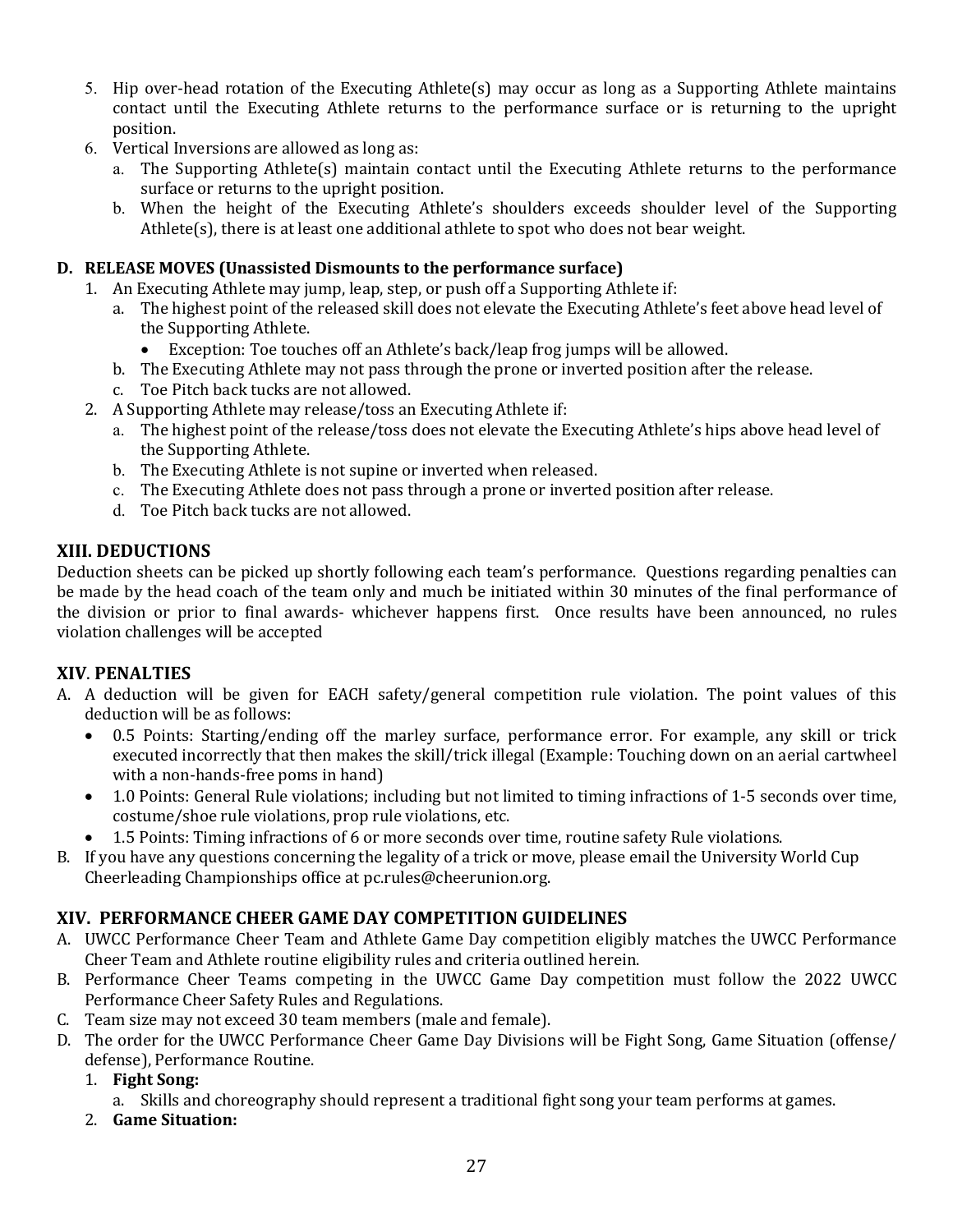- a. This component of the Game Day Championship includes two elements. Teams are encouraged to use spirit raising props such as signs and/or poms.
	- A real-life scenario where the team will react to an audio cue with an offense or defense game chant. **These chants should be specific to the verbal cue given.**
	- Timeout (band music/traditional team music) designed for crowd interaction. The timeout should be the same, regardless of what situation (offense or defense) you are given.

#### 3. **Performance Routine:**

- a. A thirty (30) second routine (any style) that is designed for crowd entertainment.
- b. This is the best time to showcase your team's energy and connection to the crowd.
- E. The order for the Spirit Program Game Day Divisions will be Fight Song, Situational Sideline (offense/ defense), Timeout. The Cheerleading Team and Performance Cheer Team scores will be averaged together.

#### 1. **Fight Song**

a. Skills and choreography should represent a traditional fight song your team performs at games.

#### 2. **Situational Sideline**

- a. This component of the Spirit Program Game Day includes one element. Teams are encouraged to use spirit raising props such as signs and/or poms.
- b. A real-life scenario where the team will react to an audio cue with an offense or defense game chant. These chants should be specific to the verbal cue given.

#### 3. **Timeout**

- a. Band Chant music or traditional team music designed for crowd interaction.
- b. This is the best time to showcase your team's energy, leadership, visual appeal, and connection to the crowd.
- c. In previous years, this component was included in the second part of Performance Cheer Game Day. With Spirit Program Gameday, we are omitting the Performance Routine and have split the Game Situation into two separate components.
- F. Teams will be evaluated and scored on each section of the Game Day Competition. Within each section, performances will be scored on synchronization, execution of motions/skills and overall effect. In addition, other components that pertain specifically to each section will be judged.
- G. The use of crowd leading tools such as signs, poms, megaphones, and flags are recommended but not required. No other props, musical instruments, etc. may be used by anyone on the performance floor.
- H. Props cannot be tossed or thrown except for a pom toss. Props may not be thrown into the crowd (t-shirt tosses, rally towels, etc.) and hip over-head rotation skills (with or without hand support) with signs will be prohibited.
- I. For Cheerleading and Performance Cheer Teams competing in the Game Day Divisions, teams are allowed to have up to a maximum of 30 seconds to enter the floor and set up Game Day props. The announcer will call the first cue at or before (if team is set) the 30 seconds. All entry and rules guidelines will still apply, and keep in mind that your entry to the floor will not be judged; however, deductions will still be assessed. The overall time limit is  $3:00$ .
- J. Teams may add up to 1 (one) mascot in their routine. The mascot must enter the floor with the team and remain on the floor for the entire routine or an out of bounds penalty will be assessed. Mascots should be used to raise crowd energy and participation. The mascot should not be involved in any stunts or skills with hip over head rotation and 20 should position themselves away from skills being performed. The mascot will not count toward the number of participants allowed but may impact the overall impression score. Mascots will only be allowed to use traditional sideline props *i.e.*, signs, pom, megaphones, or flags.
- K. Teams may add a pep band or drumline into their performance. Pep Bands or Drumlines will not count toward the total number of participants allowed. Pep Bands or Drumlines must be registered with the event as participants.
- L. Pep Band or Drumline Performance Area will enter to the side of the stage and must remain off the performing surface. An area will be designated in each performance venue. If the venue has a raised stage the pep band or drumline will be off stage on the floor. Pep Band or drumlines will be allowed to enter the area prior to the cheer or dance team being introduced for the competition.
- M. The judges will score teams using the criteria listed on the UWCC Game Day Championship score sheet. Each team will be evaluated on a 100-point system.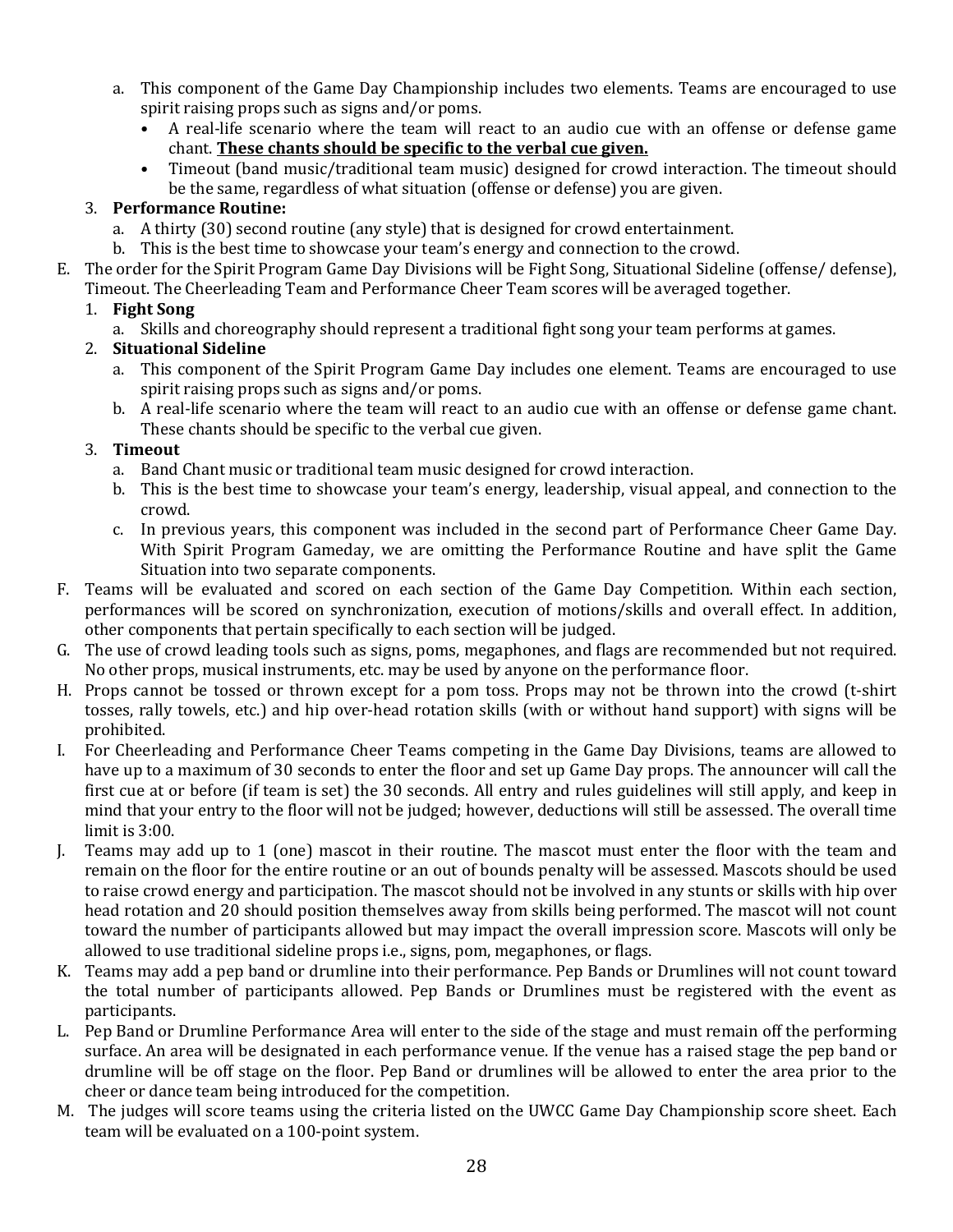- N. Any deductions or violations will be taken off the final average score.
- O. Traditional game day uniform is required.

#### For any clarification or interpretation of the above safety guidelines, please email **pc.rules@cheerunion.org**

#### ON BEHALF OF MY TEAM, I HEREBY ACCEPT THE UWCC PERFORMANCE CHEER COMPETITION AND **ROUTINE RULES AND GUIDELINES AND AGREE TO ABIDE BY THESE RULES.**

\_\_\_\_\_\_\_\_\_\_\_\_\_\_\_\_\_\_\_\_\_\_\_\_\_\_\_\_\_\_\_\_\_\_\_\_\_\_\_\_\_\_\_\_\_\_\_\_\_\_\_\_\_\_\_\_\_\_\_\_\_ \_\_\_\_\_\_\_\_\_\_\_\_\_\_\_\_\_\_\_\_\_\_\_\_\_\_\_\_\_\_\_\_\_\_\_\_\_\_\_\_\_\_\_\_\_\_\_\_\_\_\_\_\_\_\_\_\_\_\_

\_\_\_\_\_\_\_\_\_\_\_\_\_\_\_\_\_\_\_\_\_\_\_\_\_\_\_\_\_\_\_\_\_\_\_\_\_\_\_\_\_\_\_\_\_\_\_\_\_\_\_\_\_\_\_\_\_\_\_\_\_ \_\_\_\_\_\_\_\_\_\_\_\_\_\_\_\_\_\_\_\_\_\_\_\_\_\_\_\_\_\_\_\_\_\_\_\_\_\_\_\_\_\_\_\_\_\_\_\_\_\_\_\_\_\_\_\_\_\_\_

\_\_\_\_\_\_\_\_\_\_\_\_\_\_\_\_\_\_\_\_\_\_\_\_\_\_\_\_\_\_\_\_\_\_\_\_\_\_\_\_\_\_\_\_\_\_\_\_\_\_\_\_\_\_\_\_\_\_\_\_\_ \_\_\_\_\_\_\_\_\_\_\_\_\_\_\_\_\_\_\_\_\_\_\_\_\_\_\_\_\_\_\_\_\_\_\_\_\_\_\_\_\_\_\_\_\_\_\_\_\_\_\_\_\_\_\_\_\_\_\_

(School/Team Name) (Division- Team Cheer Pom, Hip Hop, etc.)

(City/State-Province/Country) (Advisor/Coach/Director's Signature)

(Date) (Date) (Date of the Contract of the Contract of the Contract of the Contract of the Contract of the Contract of the Contract of the Contract of the Contract of the Contract of the Contract of the Contract of the Con